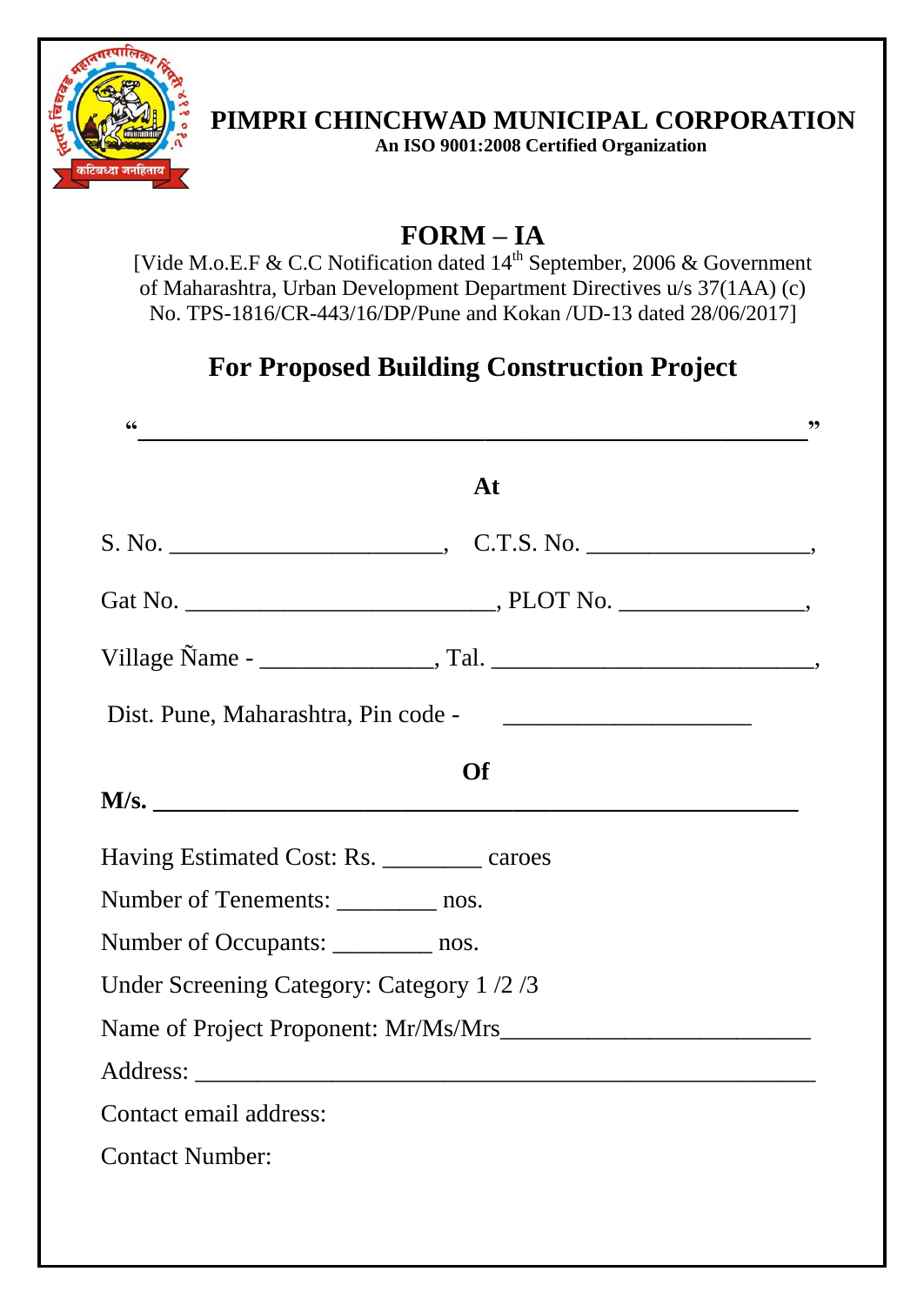## **(ONLY FOR CONSTRUCTION PROJECTS LISTED UNDER ITEM 8 OF THE SCHEDULE)**

#### **Check List of Environmental Impacts**

(Project proponents are required to provide full information and wherever necessary attach explanatory notes with the Form and submit along with proposed Environmental Management Plan & Monitoring Programme)

| $\mathbf{1}$   | <b>LAND ENVIRONMENT</b>                                                                      |                                      |  |  |
|----------------|----------------------------------------------------------------------------------------------|--------------------------------------|--|--|
| 1.1            | Will the existing land use get significantly altered from the project that is not consistent |                                      |  |  |
|                | with the surroundings? (Proposed land use must conform to the approved Master Plan /         |                                      |  |  |
|                | Development Plan of the area. Change of land use if any and the statutory approval from      |                                      |  |  |
|                | the competent authority to be submitted). Attach Maps of (i) site location, (ii)             |                                      |  |  |
|                | surrounding features of the proposed site (within 500 meters) and (iii) the site (indicating |                                      |  |  |
|                | levels & contours) to appropriate scales. If not available attach only conceptual plans.     |                                      |  |  |
| Ans.           | Attach Google Image of site location - Annexure 1<br>$\bullet$                               |                                      |  |  |
|                | Village Map - Annexure 2<br>$\bullet$                                                        |                                      |  |  |
|                | R.P. Zoning map - Annexure 3<br>$\bullet$                                                    |                                      |  |  |
| 1.2            | List out all the major project requirements in terms of the land area, built up area,        |                                      |  |  |
|                | water consumption, power requirement, connectivity, community facilities, parking            |                                      |  |  |
|                | needs etc.                                                                                   |                                      |  |  |
| Ans            | Conceptual Layout is attached herewith as <b>Annexure 4</b>                                  |                                      |  |  |
|                | Licensed Architect certificate regarding B.U.A is attached herewith as Annexure 5            |                                      |  |  |
|                | Major requirements of the project are listed below as:                                       |                                      |  |  |
| Sr.            | <b>Particular</b>                                                                            | <b>Details</b>                       |  |  |
| No.            |                                                                                              |                                      |  |  |
| $\mathbf A$    | <b>LAND AREA</b>                                                                             |                                      |  |  |
| 1.             | Total plot area                                                                              |                                      |  |  |
| 2.             | Proposed F.S.I.                                                                              |                                      |  |  |
| 3.             | Proposed Non FSI                                                                             |                                      |  |  |
| 4.             | Total construction built up area                                                             |                                      |  |  |
| 4.             | Parking area                                                                                 |                                      |  |  |
| 5.             | R.G. area (area for landscape)                                                               |                                      |  |  |
| B              | <b>WATER</b>                                                                                 |                                      |  |  |
| I              | <b>During Construction Phase</b>                                                             |                                      |  |  |
|                |                                                                                              |                                      |  |  |
| $\mathbf{1}$   | For Workers                                                                                  | $\text{m}^3/\text{day}$<br>Drinking: |  |  |
|                |                                                                                              | $m^3$ /day<br>Domestic:              |  |  |
| $\overline{2}$ | Construction purposes                                                                        | $m^3$ /day                           |  |  |
| 3              | Total $(1+2)$                                                                                | $\text{m}^3/\text{day}$              |  |  |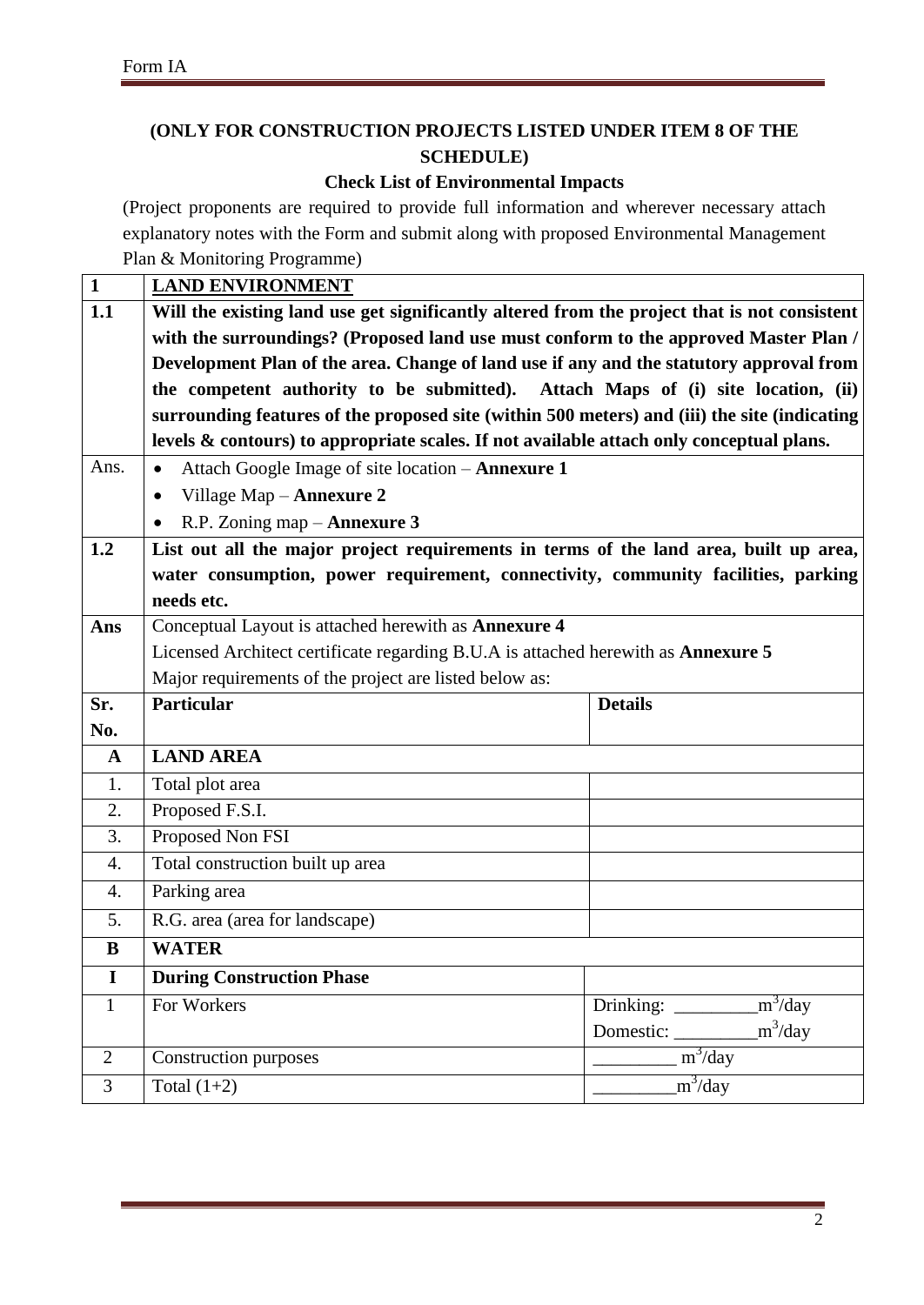| $\mathbf{I}$   |                         | <b>During Operation Phase</b>           |            |                                         |                                                                                             |  |
|----------------|-------------------------|-----------------------------------------|------------|-----------------------------------------|---------------------------------------------------------------------------------------------|--|
| 1              |                         | <b>Total Water Requirement</b>          |            |                                         | $m^3$ /day                                                                                  |  |
| $\overline{2}$ | Fresh water requirement |                                         | $m^3$ /day |                                         |                                                                                             |  |
| $\overline{3}$ |                         | Flushing water requirement              |            |                                         | $m^3$ /day                                                                                  |  |
| $\overline{4}$ |                         | Landscaping water requirement           |            |                                         | $m^3$ /day                                                                                  |  |
| 5              |                         | Waste water generation                  |            |                                         | $m^3$ /day                                                                                  |  |
| 6              |                         | Wastewater to municipal                 |            |                                         | $m^3$ /day                                                                                  |  |
|                | drain/Agriculture       |                                         |            |                                         |                                                                                             |  |
| $\mathbf C$    | <b>POWER</b>            |                                         |            |                                         |                                                                                             |  |
| $\mathbf{1}$   |                         | <b>During Construction Phase</b>        |            | <b>Source: MSEDCL</b>                   |                                                                                             |  |
|                |                         |                                         |            |                                         | Power requirement: ________ KW                                                              |  |
| 2              |                         | <b>During Operation Phase</b>           |            | Source: MSEDCL                          |                                                                                             |  |
|                |                         |                                         |            |                                         | Max. Demand Load: ________ KVA<br>Connected load: _______ KVA                               |  |
| 3              | DG set back-up          |                                         |            |                                         | <b>Construction phase:</b> _____ no. x ______ KVA                                           |  |
|                |                         |                                         |            |                                         | $\overline{\text{Operation phase:}}$ ___ nos. x ___ KVA + ___                               |  |
| D              | <b>PARKING</b>          |                                         |            |                                         | nos. x ___ KVA + ___ nos. x ___ KVA                                                         |  |
|                |                         |                                         |            |                                         |                                                                                             |  |
|                |                         |                                         |            |                                         |                                                                                             |  |
|                |                         | <b>Vehicles</b>                         |            | <b>Required Parking as</b><br>per Norms | <b>Parking Provided</b>                                                                     |  |
|                |                         | Cars                                    |            |                                         |                                                                                             |  |
|                |                         | Scooters                                |            |                                         |                                                                                             |  |
|                |                         | Cycles                                  |            |                                         |                                                                                             |  |
|                |                         | Loading                                 |            |                                         |                                                                                             |  |
|                |                         | Unloading                               |            |                                         |                                                                                             |  |
|                |                         | <b>Total</b>                            |            |                                         |                                                                                             |  |
| 1.3            |                         |                                         |            |                                         | What are the likely impacts of the proposed activity on the existing facilities adjacent to |  |
|                |                         |                                         |            |                                         | the proposed site? (Such as open spaces, community facilities, details of the existing land |  |
|                |                         | use, disturbance to the local ecology). |            |                                         |                                                                                             |  |
| Ans.           |                         | Major Impact: Yes / No                  |            |                                         |                                                                                             |  |
|                |                         | If Yes: Give details                    |            |                                         |                                                                                             |  |
|                |                         |                                         |            |                                         |                                                                                             |  |
|                |                         |                                         |            |                                         |                                                                                             |  |
| 1.4            |                         |                                         |            |                                         | Will there any significant land disturbance resulting in erosion, subsidence & instability? |  |
|                |                         |                                         |            |                                         | (Details of soil type, slope analysis, vulnerability to subsidence, seismicity etc may be   |  |
|                | given).                 |                                         |            |                                         |                                                                                             |  |
| Ans.           |                         | Soil Type                               |            |                                         |                                                                                             |  |
|                |                         |                                         |            |                                         | Contour map & details of SUDS (if needed) is attached as <b>Annexure 6</b>                  |  |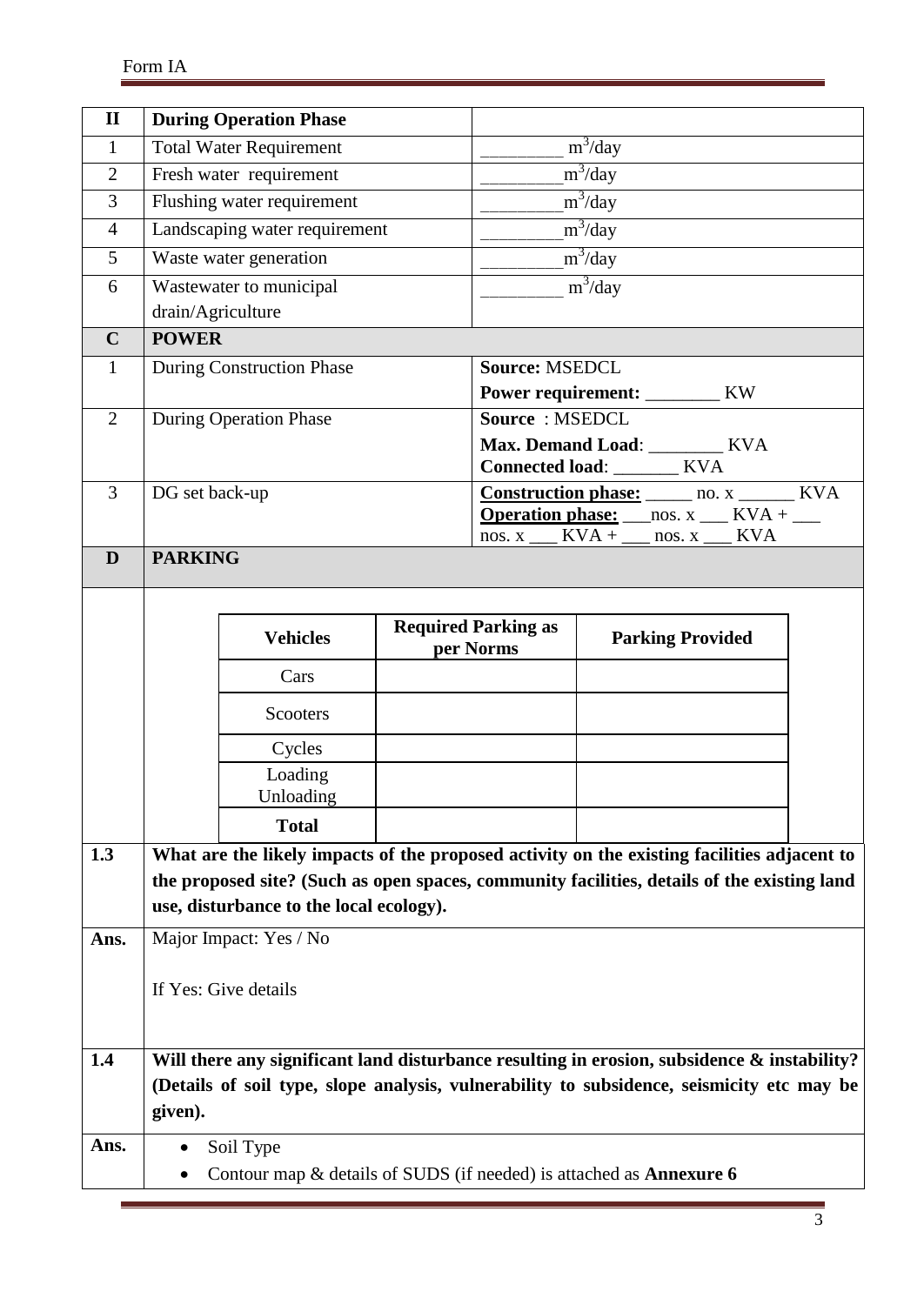|       | Slope across the site                                                                         |  |  |  |  |
|-------|-----------------------------------------------------------------------------------------------|--|--|--|--|
|       | Seismic Zone                                                                                  |  |  |  |  |
| 1.5   | Will the proposal involve alteration of natural drainage systems? (Give details on a          |  |  |  |  |
|       | contour map showing the natural drainage near the proposed project site)                      |  |  |  |  |
| Ans:  | Is existing natural drain being altered: Yes/ No                                              |  |  |  |  |
|       | If Yes:                                                                                       |  |  |  |  |
|       | Give details of check dams, bio-swale, and other SUDS for maintaining drainage pattern.       |  |  |  |  |
| 1.6   | What are the quantities of earthwork involved in the construction activity-cutting,           |  |  |  |  |
|       | filling, reclamation etc. (Give details of the quantities of earthwork involved, transport of |  |  |  |  |
|       | fill materials from outside the site etc?)                                                    |  |  |  |  |
| Ans.  | Total quantity of excavation:                                                                 |  |  |  |  |
|       | Quantity of backfill from excavated earth:<br>$\bullet$                                       |  |  |  |  |
|       | Quantity of earthwork used in site leveling/reclamation:<br>$\bullet$                         |  |  |  |  |
|       | Quantity of excess earthwork to be disposed off outside site:                                 |  |  |  |  |
| 1.7   | Give details regarding water supply, waste handling etc during the construction period.       |  |  |  |  |
| Ans.: | Details of water supply and waste management during construction phase is given below:        |  |  |  |  |
|       | Water:                                                                                        |  |  |  |  |
|       | $\frac{1}{2}$ = $\frac{m^3}{day}$<br>Total water requirement                                  |  |  |  |  |
|       | Domestic/Drinking requirement $\qquad \qquad : \qquad \qquad m^3/day$                         |  |  |  |  |
|       |                                                                                               |  |  |  |  |
|       | <b>Wastewater Treatment &amp; Disposal:</b>                                                   |  |  |  |  |
|       | Generated sewage from construction: ___________ m <sup>3</sup> /day                           |  |  |  |  |
|       | Disposal through: Septic Tank with soak pit/ Sewage treatment plant/Other (specify)           |  |  |  |  |
|       | <b>SOLID WASTE</b>                                                                            |  |  |  |  |
|       | <b>Quantity:</b> Kg/day.                                                                      |  |  |  |  |
|       | <b>Disposal:</b> Authorized recyclers/ site leveling/ other (specify)                         |  |  |  |  |
| 1.8   | Will the low lying areas & wetlands get altered? (Provide details of how low lying and        |  |  |  |  |
|       | wetlands are getting modified from the proposed activity)                                     |  |  |  |  |
| Ans.: | Yes/No                                                                                        |  |  |  |  |
|       | If Yes: Provide details of alteration.                                                        |  |  |  |  |
| 1.9   | Whether construction debris & waste during construction cause health hazard? (Give            |  |  |  |  |
|       | quantities of various types of wastes generated during construction including the             |  |  |  |  |
|       | construction labour and the means of disposal)                                                |  |  |  |  |
| Ans.: | Yes / No                                                                                      |  |  |  |  |
|       |                                                                                               |  |  |  |  |
|       | <b>Safety Measures:</b>                                                                       |  |  |  |  |
|       | Barricading the site with at least 3 m height                                                 |  |  |  |  |
|       | Sprinkling of water for dust suppression                                                      |  |  |  |  |
|       | Face masks                                                                                    |  |  |  |  |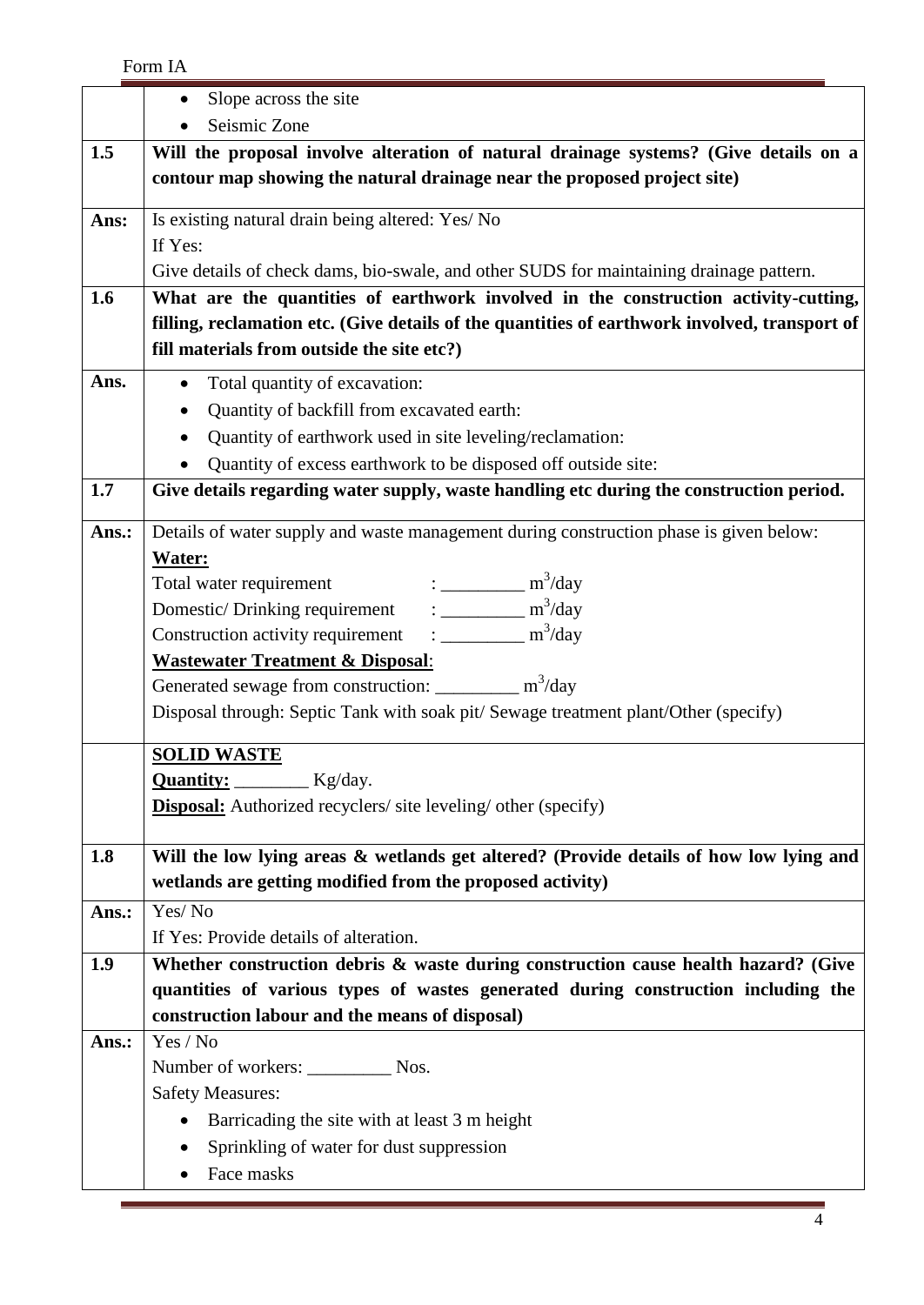|       | • Personal protective equipment for workers                                                       |                       |  |  |  |  |
|-------|---------------------------------------------------------------------------------------------------|-----------------------|--|--|--|--|
|       | Source:                                                                                           |                       |  |  |  |  |
|       | <b>Construction debris:</b> Construction waste will be generated from the building will be        |                       |  |  |  |  |
|       | channelized through debris chutes. It includes waste concrete, excavated soil, broken bricks,     |                       |  |  |  |  |
|       | waste plaster, metallic scrap etc. Construction debris will be used for base course preparation.  |                       |  |  |  |  |
|       | <b>Domestic Solid Waste:</b> Kg/day from labour use. It includes food waste, rubbish & other      |                       |  |  |  |  |
|       | biodegradable waste.                                                                              |                       |  |  |  |  |
|       | <b>DISPOSAL:</b>                                                                                  |                       |  |  |  |  |
|       | <b>Construction Debris:</b> It will be used for leveling the site.                                |                       |  |  |  |  |
|       | <b>Domestic solid waste:</b> The domestic solid waste from labours will be collected and disposed |                       |  |  |  |  |
|       | off through authorized recyclers. The entire construction waste will be used within the site for  |                       |  |  |  |  |
|       | leveling purposes and base course preparation of internal approach roads.                         |                       |  |  |  |  |
|       | Provisions of Construction & Demolition Waste Rules, 2016 will be followed: Yes / No              |                       |  |  |  |  |
| 2.    | <b>WATER ENVIRONMENT</b>                                                                          |                       |  |  |  |  |
| 2.1   | Give the total quantity of water requirement for the proposed project with the breakup            |                       |  |  |  |  |
|       | of requirements for various uses. How will the water requirement met? State the sources           |                       |  |  |  |  |
|       | & quantities and furnish a water balance statement.                                               |                       |  |  |  |  |
| Ans.: | A] CONSTRUCTION PHASE:                                                                            |                       |  |  |  |  |
|       | <b>Drinking Demand</b>                                                                            | $\frac{1}{m^3}$ /day  |  |  |  |  |
|       | Domestic                                                                                          | $m^3$ /day            |  |  |  |  |
|       | Construction purpose                                                                              | $m^3$ /day            |  |  |  |  |
|       |                                                                                                   |                       |  |  |  |  |
|       | <b>B] OPERATION PHASE:</b>                                                                        |                       |  |  |  |  |
|       |                                                                                                   |                       |  |  |  |  |
|       | <b>Total Water Requirement</b>                                                                    | $\overline{m^3}$ /day |  |  |  |  |
|       | Fresh water requirement                                                                           | $m^3$ /day            |  |  |  |  |
|       | Flushing water requirement                                                                        | $m^3$ /day            |  |  |  |  |
|       | Landscaping & Road Washing requirement                                                            | $m^3$ /day            |  |  |  |  |
|       | Waste water generation                                                                            | $m^3$ /day            |  |  |  |  |
|       | Excess disposal of waste water to                                                                 | $m^3$ /day            |  |  |  |  |
|       | drain/agriculture                                                                                 |                       |  |  |  |  |
|       |                                                                                                   |                       |  |  |  |  |
|       | The details are enclosed in Water Balance Chart as <b>Annexure 7</b> .                            |                       |  |  |  |  |
| 2.2   | What is the capacity (dependable flow or yield) of the proposed source of water?                  |                       |  |  |  |  |
| Ans.: | Yield: $\frac{m^3}{day}$                                                                          |                       |  |  |  |  |
|       | <b>Or</b>                                                                                         |                       |  |  |  |  |
|       | Water NoC                                                                                         |                       |  |  |  |  |
|       | Yield certificate/ Water NoC is attached as <b>Annexure 8</b>                                     |                       |  |  |  |  |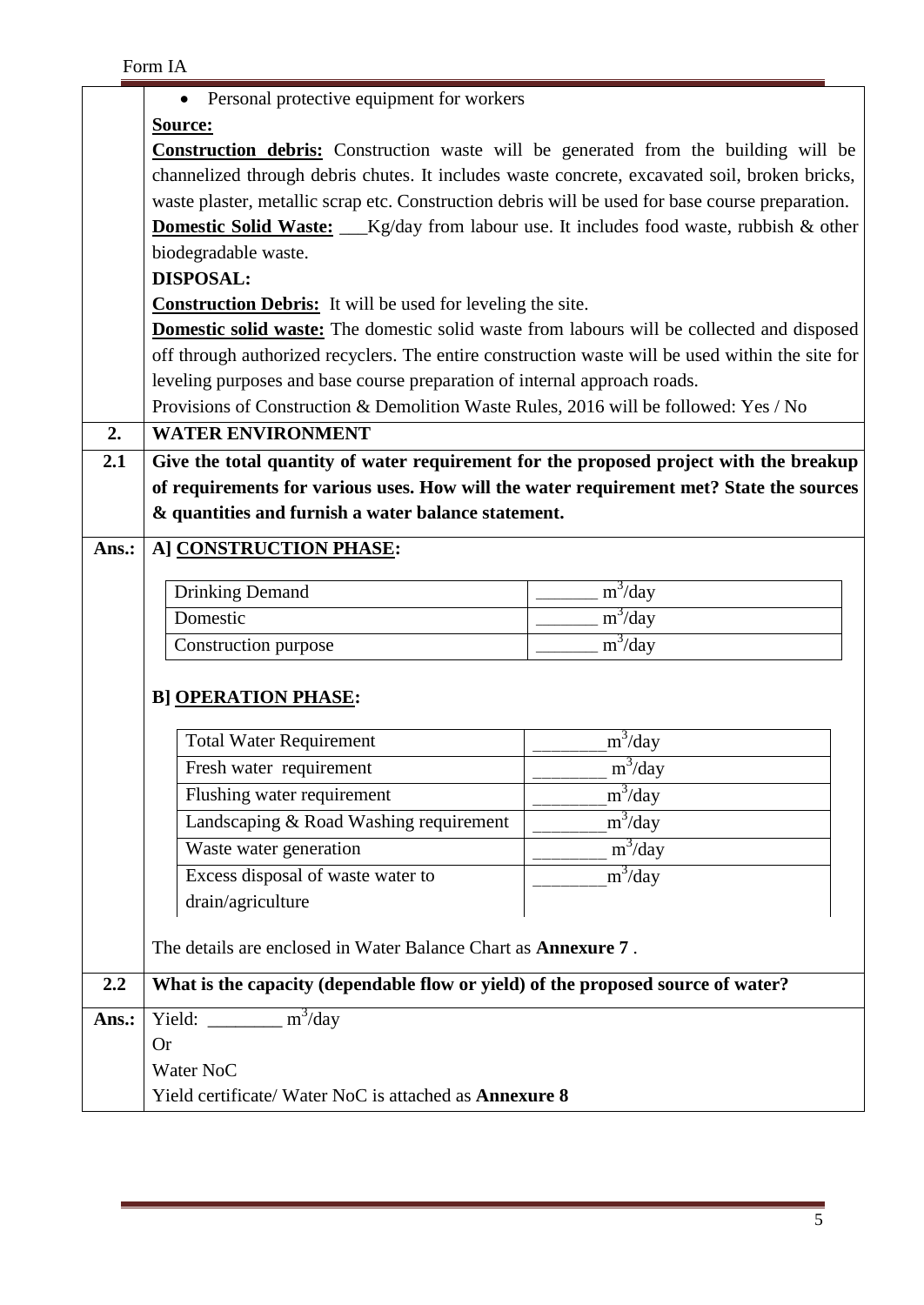| 2.3   | What is the quality of water required, in case, the supply is not from a municipal source?<br>(Provide physical, chemical, biological characteristics with class of water quality) |
|-------|------------------------------------------------------------------------------------------------------------------------------------------------------------------------------------|
| Ans.: | Total domestic water requirement: _____________m <sup>3</sup> /day                                                                                                                 |
|       | Working hours:                                                                                                                                                                     |
|       | Water Softener/Filtration plant capacity: ___________m <sup>3</sup> / hr                                                                                                           |
|       | Input hardness: __________ ppm                                                                                                                                                     |
|       | Output hardness: _________ ppm                                                                                                                                                     |
|       | Total drinking water requirement: _________ m <sup>3</sup> /day<br>Working hours:                                                                                                  |
|       | Reverse Osmosis plant capacity: $\frac{m^3}{hr}$                                                                                                                                   |
|       |                                                                                                                                                                                    |
|       | Output T.D.S: __________ppm                                                                                                                                                        |
|       | Flow diagram of water treatment process is attached as Annexure 9                                                                                                                  |
|       | Low flow fixtures / aerators will be used for all C.P. fittings in the project: Yes/ No                                                                                            |
| 2.4   | How much of the water requirement can be met from the recycling of treated wastewater?                                                                                             |
|       | (Give the details of quantities, sources and usage)                                                                                                                                |
| Ans.: |                                                                                                                                                                                    |
|       | $m^3$ /day<br>Flushing water requirement                                                                                                                                           |
|       | $m^3$ /day<br>Landscaping requirement                                                                                                                                              |
|       |                                                                                                                                                                                    |
|       |                                                                                                                                                                                    |
| 2.5   | Will there be diversion of water from other users? (Please assess the impacts of the project                                                                                       |
|       | on other existing uses and quantities of consumption)                                                                                                                              |
| Ans.: | Yes/No.                                                                                                                                                                            |
|       | If yes: Give details                                                                                                                                                               |
| 2.6   | What is the incremental pollution load from wastewater generated from the proposed                                                                                                 |
|       | activity? (Give details of the quantities and composition of wastewater generated from the                                                                                         |
|       | proposed activity)                                                                                                                                                                 |
| Ans.: |                                                                                                                                                                                    |
|       | $m^3$ /day<br>Waste water generated                                                                                                                                                |
|       | $m^3$ /day<br>Treated waste water recycled for flushing / landscaping                                                                                                              |
|       | $m^3$ /day<br>Excess treated waste water to drain/agriculture                                                                                                                      |
|       |                                                                                                                                                                                    |
| 2.7   | Give details of the water requirements met from water harvesting? Furnish details                                                                                                  |
|       | of the facilities created.                                                                                                                                                         |
| Ans.: | Quantity of roof top rain water: $\frac{m^3}{day}$                                                                                                                                 |
|       |                                                                                                                                                                                    |
|       | Recharging potential of 1 recharge pit: ________ m <sup>3</sup> /day                                                                                                               |
|       | nos.                                                                                                                                                                               |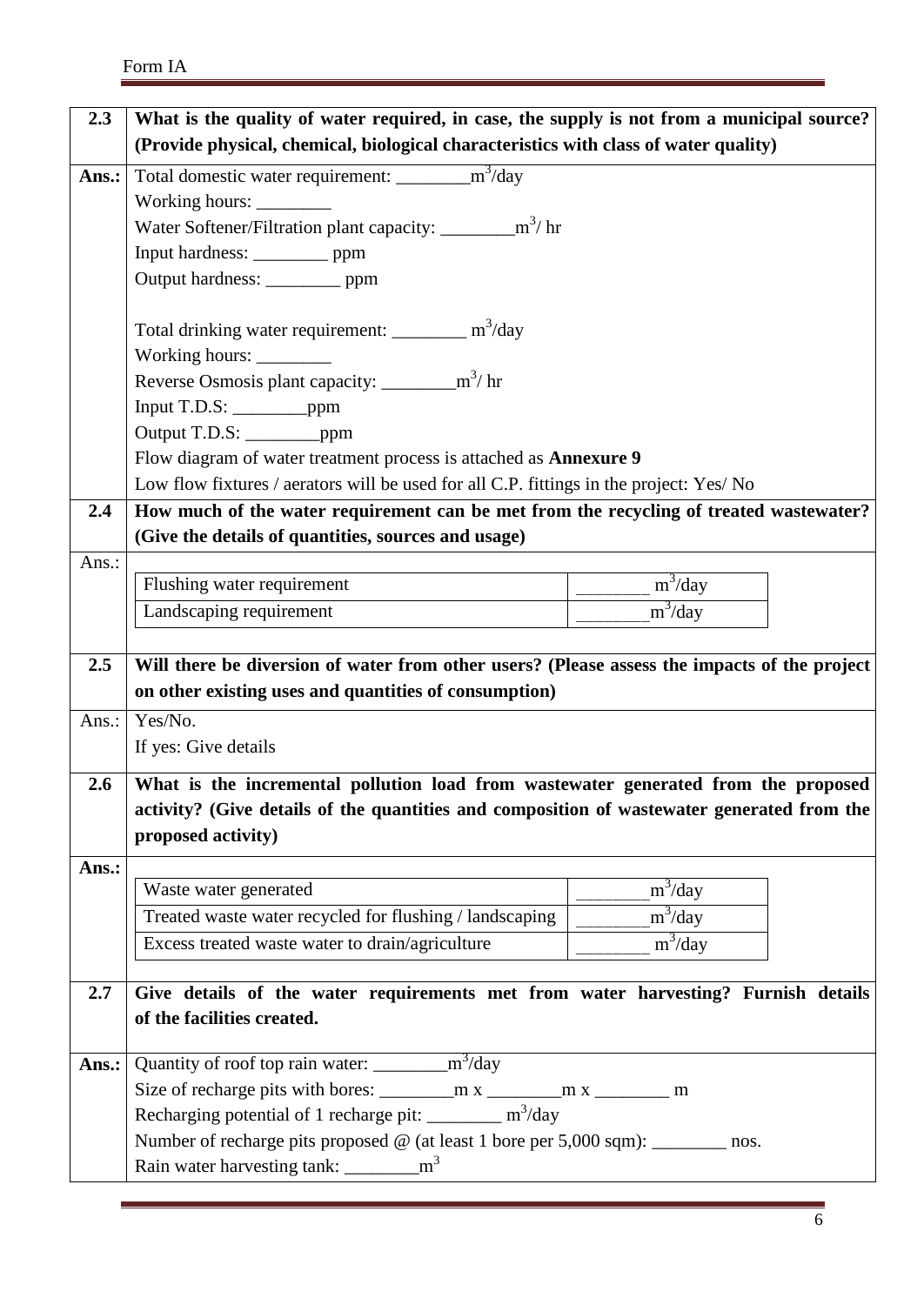|       | Form IA                                                                                           |
|-------|---------------------------------------------------------------------------------------------------|
|       | Hydro geological report is attached as <b>Annexure 10</b>                                         |
|       | Rain Water Harvesting Plan is attached as Annexure 11                                             |
|       | Recharge of rain water will be limited to shallow aquifer: Yes / No                               |
| 2.8   | What would be the impact of the land use changes occurring due to the proposed project on         |
|       | the runoff characteristics (quantitative as well as qualitative) of the area in the post          |
|       | construction phase on a long term basis? Would it aggravate the problems of flooding or           |
|       | water logging in any way?                                                                         |
| Ans.: | Major Impact: Yes / No                                                                            |
|       | If Yes: Give details                                                                              |
| 2.9   | What are the impacts of the proposal on the ground water? (Will there be tapping of ground        |
|       | water; give the details of ground water table, recharging capacity and approvals obtained         |
|       | from competent authority, if any)                                                                 |
| Ans.: | Ground water bores proposed: ___________nos.                                                      |
|       | Average yield of bore: ___________m <sup>3</sup> /day                                             |
|       | Annual yield: $\frac{m^3}{year}$                                                                  |
|       | Recharging capacity of aquifer: $\frac{m^3}{year}$                                                |
| 2.10  | What precautions / measures are taken to prevent the run-off from construction activities         |
|       | polluting land & aquifers? (Give details of quantities and the measures taken to avoid the        |
|       | adverse impacts)                                                                                  |
| Ans.: | Following measures are proposed in project to control run off from construction site:             |
|       | Proper storm water drainage system comprising of lined drains is proposed.                        |
|       | Filtration media and grease trap will be fixed to rainwater harvesting bores<br>$\bullet$         |
|       | Boundary wall will be constructed around the site.<br>$\bullet$                                   |
|       | Soak pits are proposed for safe disposal of domestic waste water during construction<br>$\bullet$ |
|       | phase.                                                                                            |
|       | Prevent the mixing of storm water runoff and sewage from labour camps.                            |
|       | Use of leak proof containers for storage oil to avoid contamination of runoff.                    |
|       | Additional measures (To be detailed)<br>$\bullet$                                                 |
| 2.11  | How is the storm water from within the site managed? (State the provisions made to avoid          |
|       | flooding of the area, details of the drainage facilities provided along with a site layout        |
|       | indication contour levels)                                                                        |
| Ans.: | Max. storm water runoff: $\frac{m^3}{hr}$                                                         |
|       | Max. Diameter of Storm water drain: mm                                                            |
|       | Disposal point: As per storm water layout.                                                        |
|       | m <sup>2</sup>                                                                                    |
|       | m <sup>2</sup>                                                                                    |
|       | Storm water layout is attached as Annexure 12                                                     |
| 2.12  | Will the deployment of construction labours particularly in the peak period lead to               |
|       | unsanitary conditions around the project site (Justify with proper explanation)                   |
| Ans.: | Yes/No                                                                                            |
|       | Precautions taken:                                                                                |
|       | Proper built toilets with septic tank & soak pit/mobile toilets                                   |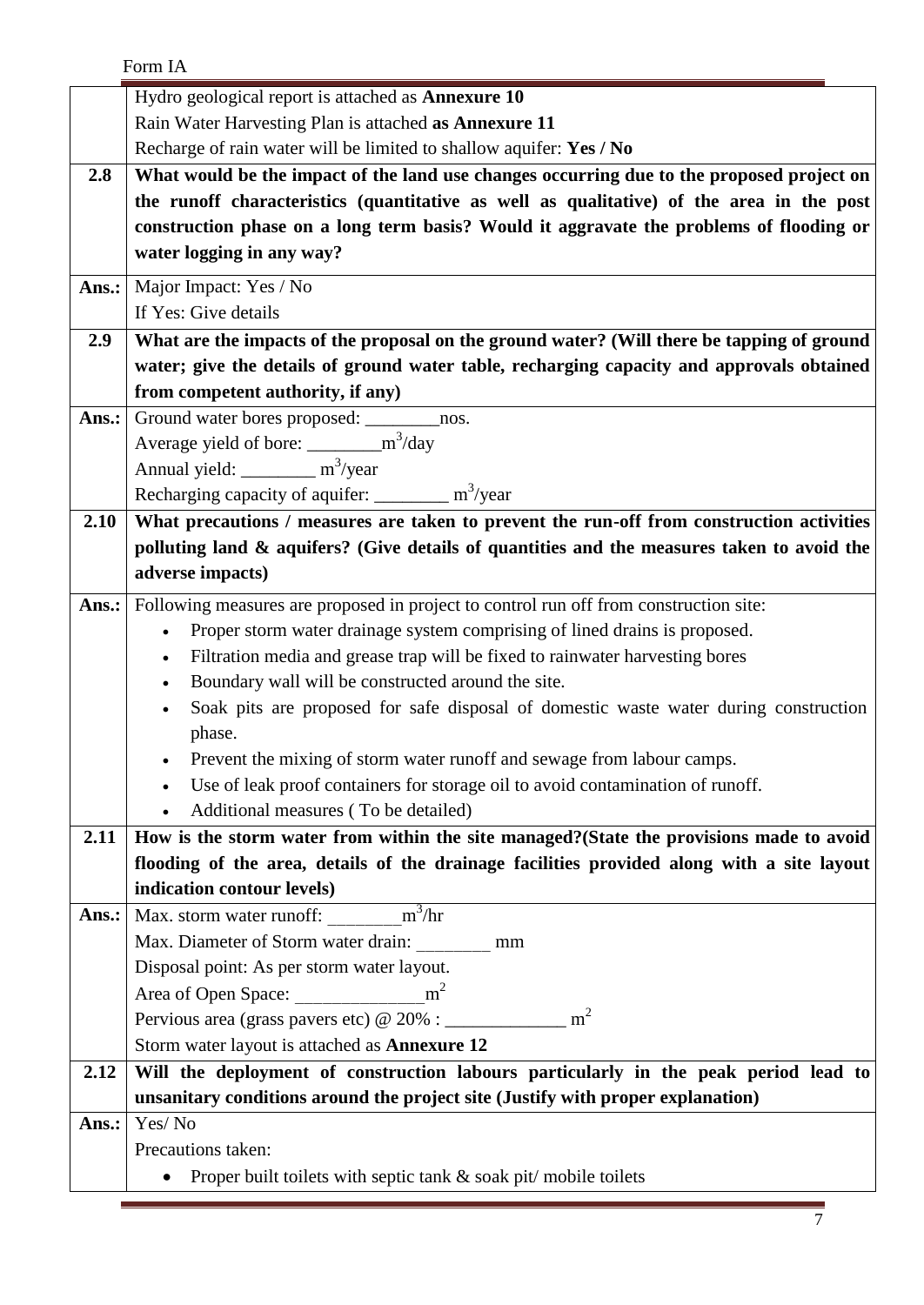|       | Form IA                                                                                        |
|-------|------------------------------------------------------------------------------------------------|
|       | • Waste segregation bin & dedicated housekeeping team                                          |
|       | Regular fumigation and pesticide control                                                       |
| 2.13  | What on-site facilities are provided for the collection, treatment & safe disposal of sewage?  |
|       | (Give details of the quantities of wastewater generation, treatment capacities with            |
|       | technology & facilities for recycling and disposal)                                            |
| Ans.: | STP 1: $\frac{m^3}{day}$                                                                       |
|       | STP 2: $\frac{m^3}{day}$                                                                       |
|       |                                                                                                |
|       | Input BoD 3days @ 27 deg C: _________ ppm                                                      |
|       | Output BoD 3days @ 27 deg C: _______ ppm                                                       |
|       | Details of Sewage Treatment plan are attached as Annexure 13                                   |
|       | Excess treated sewage will be disposed off as per C.P.C.B norms: Yes / No                      |
|       | Sewage Disposal Plan is attached herewith as Annexure 14                                       |
| 2.14. | Give details of dual plumbing system if treated waste water is used for flushing of toilets or |
|       | any other use.                                                                                 |
| Ans.: | Dual plumbing system used: Yes/No                                                              |
|       | If Yes:                                                                                        |
|       | Discharge: $m^3/day$                                                                           |
|       | Head: _________ m                                                                              |
|       |                                                                                                |
|       | Capacity of pumps: $\frac{m^3}{hr}$                                                            |
|       | Working $+$ standby:                                                                           |
|       | Type of pipes used: uPVC/HDPE/Other                                                            |
|       | Dual plumbing system showing separation of grey and black water is attached as Annexure 15     |
|       | <b>VEGETATION</b>                                                                              |
| 3.1.  | Is there any threat of the project to the biodiversity? (Give a description of the local       |
|       | ecosystem with its unique features, if any)                                                    |
| Ans.: | Yes/No.                                                                                        |
|       | If Yes: Give details                                                                           |
| 3.2.  | Will the construction involve extensive clearing or modification of vegetation? (Provide a     |
|       | detailed account of the trees & vegetation affected by the project).                           |
| Ans.: | Number of existing trees: ______________ nos.                                                  |
|       | Number of trees to be cut: ____________ nos.                                                   |
|       | Number of trees proposed to transplant: __________ nos.                                        |
|       |                                                                                                |
|       | Total number of trees to be planted $\omega$ 1 tree per 80 sq.m + compensatory: ________ nos.  |
|       | Top Soil preservation and reuse: Yes / No                                                      |
|       | If No:                                                                                         |
|       | Give reasons                                                                                   |
| 3.3.  | What are the measures proposed to be taken to minimize the likely impacts on important         |
|       | site features (Give details of proposal for tree plantation, landscaping, creation of water    |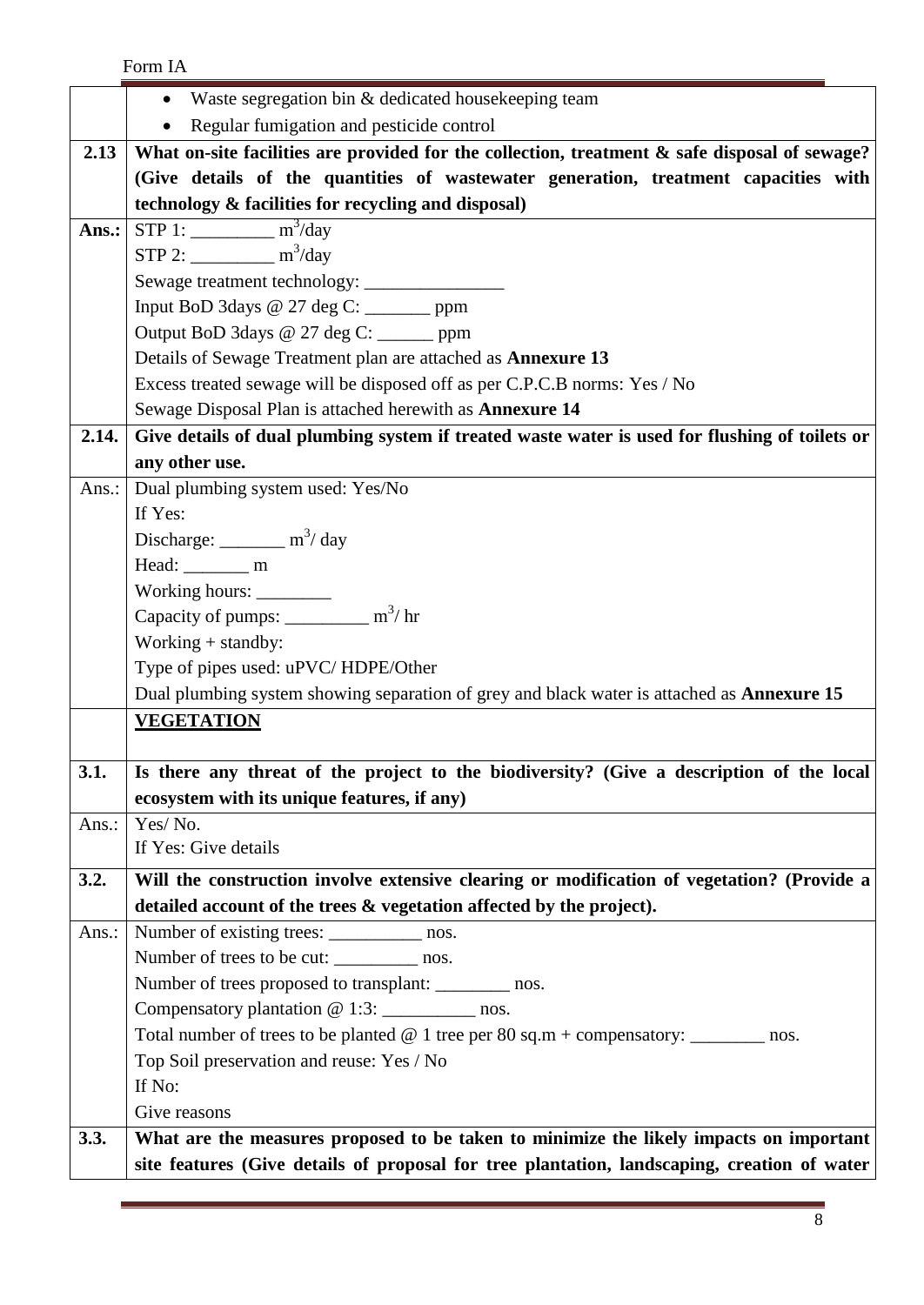|       | Form IA                                                                                                                                                                       |                                                                                               |                        |                                                                                                     |  |  |  |
|-------|-------------------------------------------------------------------------------------------------------------------------------------------------------------------------------|-----------------------------------------------------------------------------------------------|------------------------|-----------------------------------------------------------------------------------------------------|--|--|--|
|       |                                                                                                                                                                               | bodies etc along with a layout plan to an appropriate scale).                                 |                        |                                                                                                     |  |  |  |
| Ans.: | Compensatory plantation $@ 1:3:$ _______________ nos.                                                                                                                         |                                                                                               |                        |                                                                                                     |  |  |  |
|       | Total number of trees to be planted $@1$ tree per 80 sq.m + compensatory: ________ nos.                                                                                       |                                                                                               |                        |                                                                                                     |  |  |  |
|       | Details of tree plantation is attached as <b>Annexure 16</b>                                                                                                                  |                                                                                               |                        |                                                                                                     |  |  |  |
|       | Preference to native trees will be given: Yes / No                                                                                                                            |                                                                                               |                        |                                                                                                     |  |  |  |
|       | Allergy causing trees will be avoided: Yes / No                                                                                                                               |                                                                                               |                        |                                                                                                     |  |  |  |
| 4.    | <b>FAUNA</b>                                                                                                                                                                  |                                                                                               |                        |                                                                                                     |  |  |  |
| 4.1.  |                                                                                                                                                                               |                                                                                               |                        | Is there likely to be any displacement of fauna-both terrestrial and aquatic or creation of         |  |  |  |
|       |                                                                                                                                                                               | barriers for their movement? Provide the details.                                             |                        |                                                                                                     |  |  |  |
| Ans.: | Yes/No.                                                                                                                                                                       |                                                                                               |                        |                                                                                                     |  |  |  |
|       |                                                                                                                                                                               | If Yes: Give details                                                                          |                        |                                                                                                     |  |  |  |
| 4.2.  |                                                                                                                                                                               | Any direct or indirect impacts on the avifauna of the area? Provide details.                  |                        |                                                                                                     |  |  |  |
| Ans.: | Yes/No.                                                                                                                                                                       |                                                                                               |                        |                                                                                                     |  |  |  |
|       |                                                                                                                                                                               | If Yes: Give details                                                                          |                        |                                                                                                     |  |  |  |
| 4.3.  |                                                                                                                                                                               | Prescribe measures such as corridors, fish ladders etc. to mitigate adverse impacts on fauna. |                        |                                                                                                     |  |  |  |
| Ans.: |                                                                                                                                                                               | Applicable/Not Applicable                                                                     |                        |                                                                                                     |  |  |  |
|       |                                                                                                                                                                               | If Applicable: Give details                                                                   |                        |                                                                                                     |  |  |  |
| 5.    |                                                                                                                                                                               | <b>AIR ENVIRONMENT</b>                                                                        |                        |                                                                                                     |  |  |  |
| 5.1.  |                                                                                                                                                                               |                                                                                               |                        | Will the project increase atmospheric concentration of gases $\&$ result in heat islands? (Give     |  |  |  |
|       |                                                                                                                                                                               |                                                                                               |                        |                                                                                                     |  |  |  |
|       | details of background air quality levels with predicted values based on dispersion models<br>taking into account the increased traffic generation as a result of the proposed |                                                                                               |                        |                                                                                                     |  |  |  |
|       | constructions)                                                                                                                                                                |                                                                                               |                        |                                                                                                     |  |  |  |
| Ans.: |                                                                                                                                                                               |                                                                                               |                        | This project will not result in any kind of heat islands due to vehicular emissions. To reduce the  |  |  |  |
|       |                                                                                                                                                                               |                                                                                               |                        | gaseous emission from vehicle, proper entry/exit is proposed in the project with adequate wide      |  |  |  |
|       |                                                                                                                                                                               |                                                                                               |                        | internal road. The baseline ambient air quality at and around the site is monitored and is shown in |  |  |  |
|       |                                                                                                                                                                               |                                                                                               |                        | table below. Since the baseline ambient air quality is well within the permissible limits, the      |  |  |  |
|       |                                                                                                                                                                               | resultant increment in gases concentration will also be within the limits.                    |                        |                                                                                                     |  |  |  |
|       | Sr.                                                                                                                                                                           | <b>Ambient Air Parameter</b>                                                                  | <b>Existing Levels</b> | <b>Proposed Levels</b>                                                                              |  |  |  |
|       | No.                                                                                                                                                                           |                                                                                               |                        |                                                                                                     |  |  |  |
|       |                                                                                                                                                                               |                                                                                               |                        |                                                                                                     |  |  |  |
|       |                                                                                                                                                                               |                                                                                               |                        |                                                                                                     |  |  |  |
|       |                                                                                                                                                                               |                                                                                               |                        |                                                                                                     |  |  |  |
|       |                                                                                                                                                                               |                                                                                               |                        |                                                                                                     |  |  |  |
| 5.2.  |                                                                                                                                                                               |                                                                                               |                        | What are the impacts on generation of dust, smoke, odours fumes or other hazardous gases?           |  |  |  |
|       |                                                                                                                                                                               | Give details in relation to all the meteorological parameters.                                |                        |                                                                                                     |  |  |  |
| Ans.: |                                                                                                                                                                               | Mitigation measures proposed:                                                                 |                        |                                                                                                     |  |  |  |
|       |                                                                                                                                                                               | Barricading of at least 3 m height                                                            |                        |                                                                                                     |  |  |  |
|       |                                                                                                                                                                               |                                                                                               |                        |                                                                                                     |  |  |  |
|       |                                                                                                                                                                               | <b>Water Sprinkling</b>                                                                       |                        |                                                                                                     |  |  |  |
|       | Dust mask                                                                                                                                                                     |                                                                                               |                        |                                                                                                     |  |  |  |
|       |                                                                                                                                                                               | Covering of trucks with tarpaulin sheets                                                      |                        |                                                                                                     |  |  |  |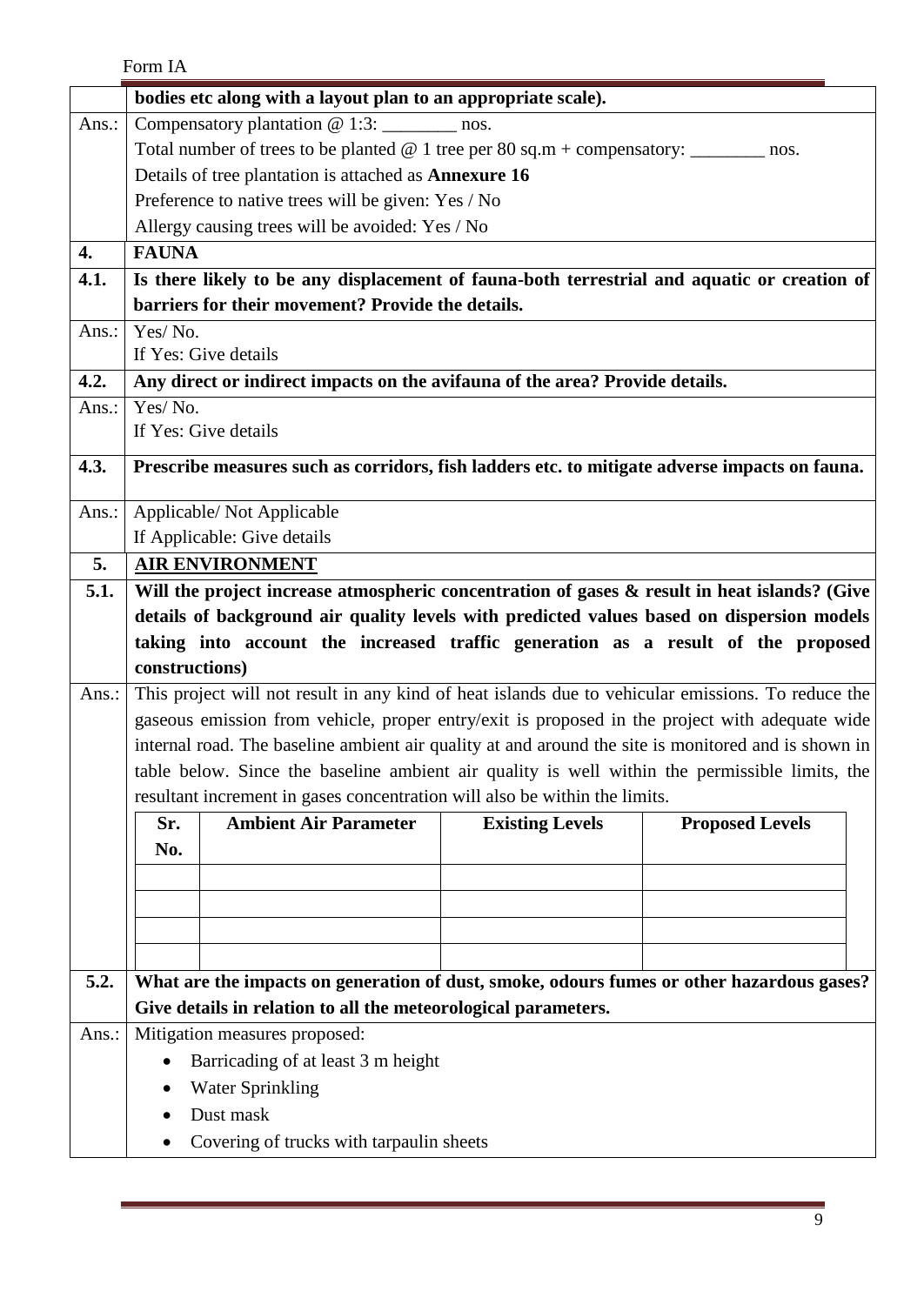Form IA **5.3. Will the proposal create shortage of parking space for vehicles? Furnish details of the present level of transport infrastructure and measures proposed for improvement including the traffic management at the entry & exit to the project site.** Ans.: Vehicular movement & Parking Plan is attached herewith as **Annexure 17** Sr. No. Vehicle Required parking as per D.C. norms Provided  $(in nos.)$   $(in sq.m)$   $(in nos.)$   $(in sq.m)$  $1 \quad \text{Car}$ 2 Scooter 3 Cycle 4 Loading Unloading **5 Total 5.4. Provide details of the movement patterns with internal roads, bicycle tracks, pedestrian pathways, footpaths etc., with areas under each category.** Ans.: Area under internal driveways:  $m<sup>2</sup>$ Area under pedestrian pathway: \_\_\_\_\_\_  $m<sup>2</sup>$ **5.5. Will there be significant increase in traffic noise & vibrations? Give details of the sources and the measures proposed for mitigation of the above.**  Ans.: Yes/ No If yes: Give details **5.6. What will be the impact of DG sets & other equipment on noise levels & vibration in & ambient air quality around the project site? Provide details** Ans.: Type of DG set used: Noise reduction device used: Yes/ No Stack emission parameters: Noise levels within 10 m from D.G. set: Exhaust pipe height will be as per CPCB Emission Regulations Part IV: Yes / No Master services plan is attached herewith as **Annexure 18 6. AESTHETICS 6.1. Will the proposed constructions in any way result in the obstruction of a view, scenic amenity or landscapes? Are these considerations taken into account by the proponents?**  Ans.: Give details **6.2. Will there be any adverse impacts from new constructions on the existing structures? What are the considerations taken into account?**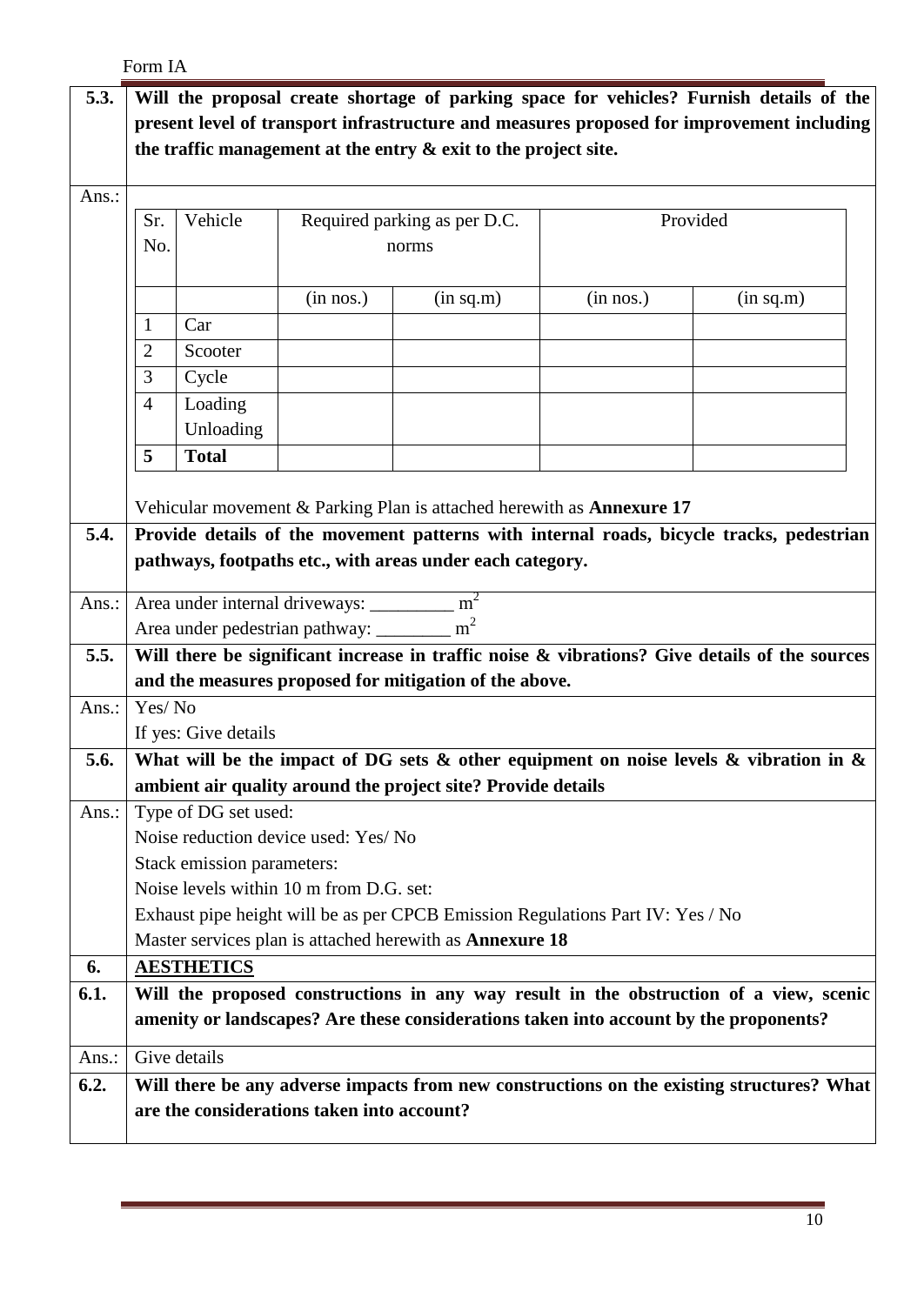| Ans.: | Yes/No                                                       |                                                                                               |           |                              |  |  |  |
|-------|--------------------------------------------------------------|-----------------------------------------------------------------------------------------------|-----------|------------------------------|--|--|--|
|       | If yes: Mitigation measures are as detailed with respect to: |                                                                                               |           |                              |  |  |  |
|       | Noise                                                        |                                                                                               |           |                              |  |  |  |
|       | Construction/consumer access                                 |                                                                                               |           |                              |  |  |  |
|       |                                                              | Dust and smoke                                                                                |           |                              |  |  |  |
|       |                                                              | Working hours                                                                                 |           |                              |  |  |  |
| 6.3.  |                                                              | Whether there are any local considerations of urban form $\&$ urban design influencing the    |           |                              |  |  |  |
|       |                                                              | design criteria? They may be explicitly spelt out.                                            |           |                              |  |  |  |
| Ans.: |                                                              | Max building height: __________ m                                                             |           |                              |  |  |  |
|       |                                                              | Min. building set back margin: _________ m                                                    |           |                              |  |  |  |
|       |                                                              | Min. distance between two building: ________ m                                                |           |                              |  |  |  |
|       |                                                              | Min. turning radius: _________ m                                                              |           |                              |  |  |  |
|       |                                                              | Typical cross section of the site is attached as Annexure 19                                  |           |                              |  |  |  |
| 6.4.  |                                                              | Are there any anthropological or archaeological sites or artifacts nearby? State if any other |           |                              |  |  |  |
|       |                                                              | significant features in the vicinity of the proposed site have been considered.               |           |                              |  |  |  |
| Ans.: | Yes/No                                                       |                                                                                               |           |                              |  |  |  |
|       |                                                              | If yes: Give details                                                                          |           |                              |  |  |  |
| 7.    |                                                              | <b>SOCIO-ECONOMIC ASPECTS</b>                                                                 |           |                              |  |  |  |
| 7.1.  |                                                              | Will the proposal result in any changes to the demographic structure of local population?     |           |                              |  |  |  |
|       |                                                              | Provide the details.                                                                          |           |                              |  |  |  |
| Ans.  | Yes/No                                                       |                                                                                               |           |                              |  |  |  |
|       |                                                              | If yes: Give details                                                                          |           |                              |  |  |  |
| 7.2.  |                                                              | Give details of the existing social infrastructure around the proposed project.               |           |                              |  |  |  |
| Ans.  |                                                              |                                                                                               |           |                              |  |  |  |
|       | Sr.                                                          | <b>Nearest Existing</b>                                                                       | Name/Type | <b>Distance from project</b> |  |  |  |
|       | No.                                                          | <b>Social Infrastructure</b>                                                                  |           | (in kms)                     |  |  |  |
|       | $\mathbf{1}$                                                 | Hospital                                                                                      |           |                              |  |  |  |
|       | $\overline{2}$                                               | Bank /ATM                                                                                     |           |                              |  |  |  |
|       | 3                                                            | Police station                                                                                |           |                              |  |  |  |
|       | $\overline{4}$                                               | Restaurant                                                                                    |           |                              |  |  |  |
|       | 5                                                            | Hotel                                                                                         |           |                              |  |  |  |
|       | 6                                                            | <b>Entertainment centre</b>                                                                   |           |                              |  |  |  |
|       | 7                                                            | Park/play ground                                                                              |           |                              |  |  |  |
|       | 8                                                            | Religious place of worship                                                                    |           |                              |  |  |  |
|       | 9                                                            | Health club                                                                                   |           |                              |  |  |  |
| 7.3.  |                                                              | Will the project cause adverse effects on local communities, disturbance to sacred sites or   |           |                              |  |  |  |
|       |                                                              | other cultural values? What are the safeguards proposed?                                      |           |                              |  |  |  |
| Ans.  | Yes/No                                                       |                                                                                               |           |                              |  |  |  |
|       |                                                              | If yes: Give details                                                                          |           |                              |  |  |  |
| 8.    |                                                              | <b>BUILDING MATERIALS</b>                                                                     |           |                              |  |  |  |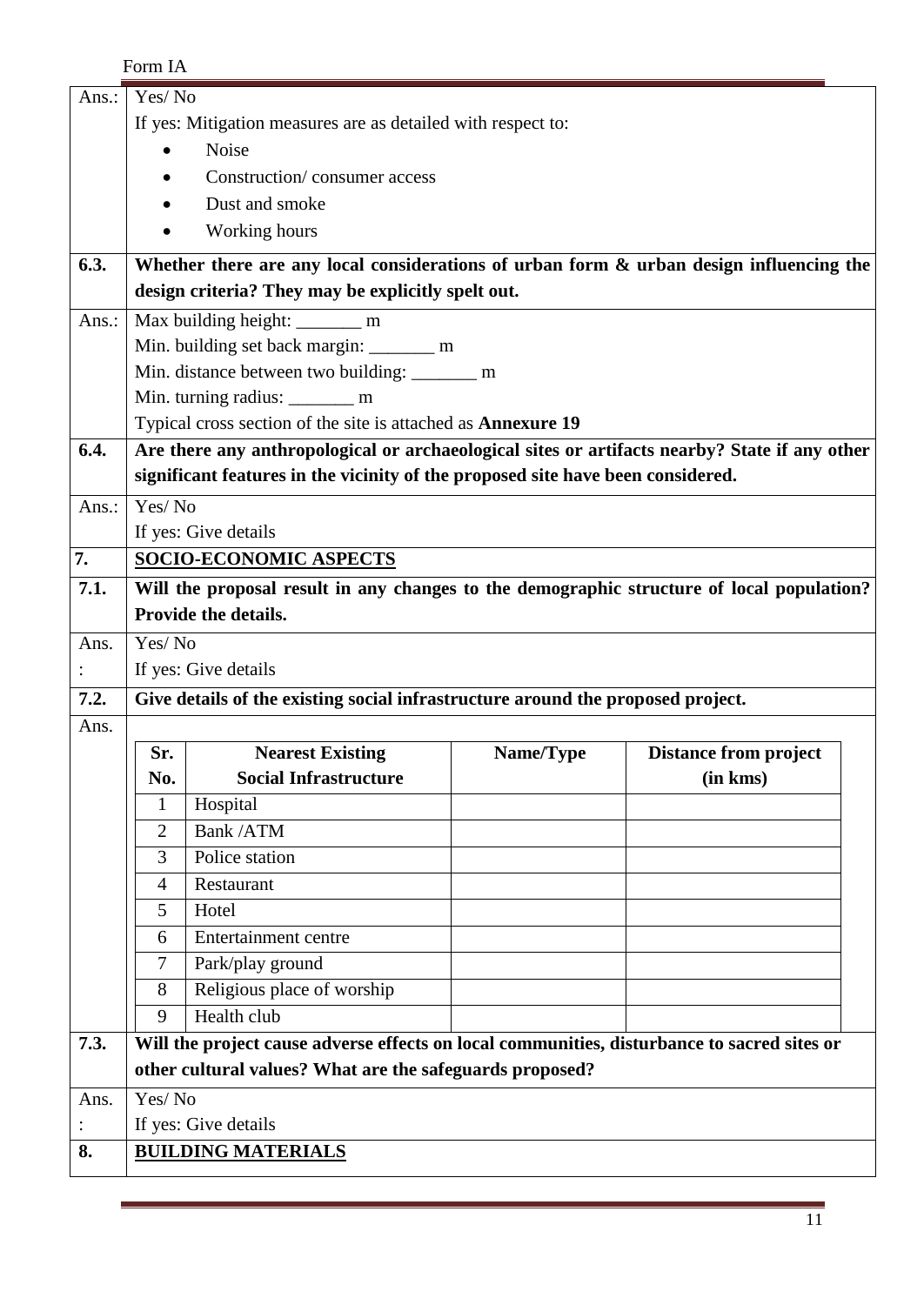|      | Form IA                                                                                       |  |  |  |  |  |
|------|-----------------------------------------------------------------------------------------------|--|--|--|--|--|
| 8.1. | May involve the use of building materials with high-embodied energy. Are the construction     |  |  |  |  |  |
|      | materials produced with energy efficient processes? (Give details of energy conservation      |  |  |  |  |  |
|      | measures in the selection of building materials and their energy efficiency)                  |  |  |  |  |  |
| Ans. | Fly ash/ GGBS consumption:                                                                    |  |  |  |  |  |
|      | $R.C.C:$ ___________ %                                                                        |  |  |  |  |  |
|      |                                                                                               |  |  |  |  |  |
|      | Plaster: _________ %                                                                          |  |  |  |  |  |
|      | Recycled content in aluminum windows: _________ %                                             |  |  |  |  |  |
|      | Type of reinforcement steel used:                                                             |  |  |  |  |  |
|      | Type of door:                                                                                 |  |  |  |  |  |
|      | Type of flooring material:                                                                    |  |  |  |  |  |
|      | Type of dado:                                                                                 |  |  |  |  |  |
|      | Type of glass:                                                                                |  |  |  |  |  |
| 8.2. | Transport and handling of materials during construction may result in pollution, noise &      |  |  |  |  |  |
|      | public nuisance. What measures are taken to minimize the impacts?                             |  |  |  |  |  |
| Ans. | Following measures will be taken to avoiding such pollution:                                  |  |  |  |  |  |
|      | Barricading the periphery by corrugated tin sheet for at least 3 m height.                    |  |  |  |  |  |
|      | Sprinkling of water to avoiding dust pollution.                                               |  |  |  |  |  |
|      | Vehicle carrying materials to be transported must have PUC certificate.                       |  |  |  |  |  |
|      | Tarpaulin sheets will be used to cover the trucks carrying loose materials.                   |  |  |  |  |  |
| 8.3. | Are recycled materials used in roads and structures? State the extent of savings achieved?    |  |  |  |  |  |
| Ans. | Quantity of embankment from excavated earth: ________ m <sup>3</sup>                          |  |  |  |  |  |
|      | Quantity of embankment from construction debris: __________ m <sup>3</sup>                    |  |  |  |  |  |
|      | Quantity of fly ash/recycled material to be used in roadwork : $\frac{1}{2}$ m <sup>3</sup>   |  |  |  |  |  |
|      | Proposed savings in $CO_2$ emission : ______%                                                 |  |  |  |  |  |
| 8.4. | Give details of the methods of collection, segregation $\&$ disposal of the garbage generated |  |  |  |  |  |
|      | during the operation phases of the project.                                                   |  |  |  |  |  |
| Ans. | <b>Waste generation in the operation Phase:</b>                                               |  |  |  |  |  |
|      | Dry waste : $\frac{\log{day}}{x}$                                                             |  |  |  |  |  |
|      | Wet waste @ 0.3kg/person/day : _________ kg/day                                               |  |  |  |  |  |
|      | STP sludge : ________ kg/day                                                                  |  |  |  |  |  |
|      | Hazardous waste: _______ kg/day                                                               |  |  |  |  |  |
|      | E-waste: $\frac{1}{\text{kg/day}}$                                                            |  |  |  |  |  |
|      | Biomedical waste : ______ kg/day<br>$\bullet$                                                 |  |  |  |  |  |
|      | <b>Mode of Disposal of waste:</b>                                                             |  |  |  |  |  |
|      | Separate dry and wet waste bins for each unit and ground level provided: Yes / No             |  |  |  |  |  |
|      | Dry waste: Handed over to authorized recycler for further handling & disposal purpose         |  |  |  |  |  |
|      | Wet waste: Through Organic Waste Convertor. Generated manure will be used for gardening<br>٠  |  |  |  |  |  |
|      | STP Sludge : Will be used as manure for gardening purpose or will be disposed off as per      |  |  |  |  |  |
|      | CPHEEO manual on sewerage & sewage treatment system, 2013                                     |  |  |  |  |  |
|      | Hazardous waste:                                                                              |  |  |  |  |  |
|      | E- waste: Handed over to authorized Vendor<br>$\bullet$                                       |  |  |  |  |  |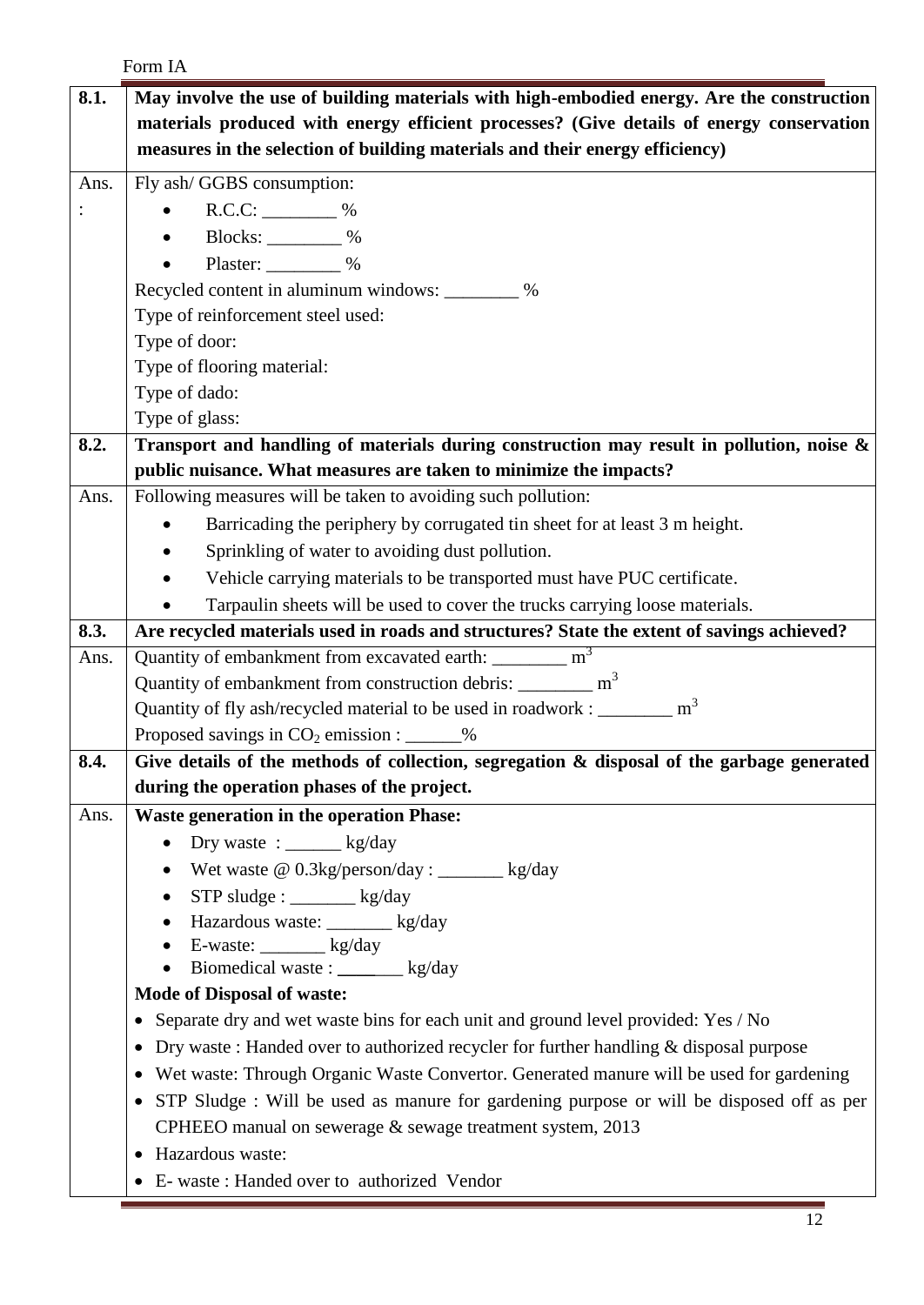|       | Form IA                                              |           |                                                                                          |                                                                                                   |  |
|-------|------------------------------------------------------|-----------|------------------------------------------------------------------------------------------|---------------------------------------------------------------------------------------------------|--|
|       | • Biomedical waste: Handed over to authorized Vendor |           |                                                                                          |                                                                                                   |  |
|       |                                                      |           | Provisions of Solid Waste (Management) Rules, 2016, E- Waste (Management) Rules, 2016 &  |                                                                                                   |  |
|       |                                                      |           | Plastic Waste (Management) Rules, 2016 will be complied: Yes / No                        |                                                                                                   |  |
| 9.    | <b>ENERGY CONSERVATION</b>                           |           |                                                                                          |                                                                                                   |  |
| 9.1.  |                                                      |           | Give details of the power requirements, source of supply, backup source etc. What is the |                                                                                                   |  |
|       |                                                      |           | energy consumption assumed per square foot of built-up area? How have you tried to       |                                                                                                   |  |
|       |                                                      |           | minimize energy consumption?                                                             |                                                                                                   |  |
|       |                                                      |           |                                                                                          |                                                                                                   |  |
| Ans.: |                                                      | Sr.       | <b>Power Requirement</b>                                                                 |                                                                                                   |  |
|       |                                                      | No.<br>1. |                                                                                          |                                                                                                   |  |
|       |                                                      | 2.        | Source of power supply:<br><b>During Construction Phase</b>                              |                                                                                                   |  |
|       |                                                      |           | a) Total Connected Load                                                                  | <b>KW</b>                                                                                         |  |
|       |                                                      | 3.        | <b>During Operation Phase</b>                                                            |                                                                                                   |  |
|       |                                                      |           | a) Total Max. Demand Load                                                                | <b>KVA</b>                                                                                        |  |
|       |                                                      |           | <b>Total Connected Load</b><br>b)                                                        | <b>KVA</b>                                                                                        |  |
|       |                                                      | 4.        | Transformers                                                                             | nos. $x$ ___ KVA +                                                                                |  |
|       |                                                      |           |                                                                                          | <b>KVA</b><br>nos. x                                                                              |  |
|       |                                                      |           | <b>Special Energy Conservation Methods:</b>                                              |                                                                                                   |  |
|       |                                                      |           | Common area lighting with LED bulbs: ___________ KW                                      |                                                                                                   |  |
|       |                                                      |           | Solar Water heating system: ____________ lit                                             |                                                                                                   |  |
|       | ٠                                                    |           | Energy efficient pumps.                                                                  |                                                                                                   |  |
|       |                                                      |           |                                                                                          |                                                                                                   |  |
|       |                                                      |           | Timer for Staircase lighting, Lift Lobby, Parking area and street lights.                |                                                                                                   |  |
| 9.2.  |                                                      |           | What type of, and capacity of power back-up do you plan to provide?                      |                                                                                                   |  |
|       |                                                      |           |                                                                                          |                                                                                                   |  |
| Ans.: |                                                      |           | DG Sets are provided for power back up.                                                  |                                                                                                   |  |
|       | Sr. No.                                              |           | <b>DG</b> sets                                                                           | Capacity                                                                                          |  |
|       |                                                      |           | DG set as Power Back-up                                                                  |                                                                                                   |  |
|       |                                                      |           | a) During Construction phase                                                             | $\frac{1}{\sqrt{1-\frac{1}{2}}}$ nos. x $\frac{1}{\sqrt{1-\frac{1}{2}}}$ KVA+<br>nos. $x$ ___ KVA |  |
|       | 1.                                                   |           |                                                                                          |                                                                                                   |  |
|       |                                                      |           |                                                                                          |                                                                                                   |  |
|       |                                                      |           | b) During Operation phase                                                                | $\frac{1}{\sqrt{1 - x^2}}$ nos. x $\frac{1}{\sqrt{1 - x^2}}$ KVA +                                |  |
|       |                                                      |           |                                                                                          | nos. $x$ ___ KVA                                                                                  |  |
| 9.3.  |                                                      |           | What are the characteristics of the glass you plan to use? Provide specifications of its |                                                                                                   |  |
|       |                                                      |           | characteristics related to both short wave and long wave radiation?                      |                                                                                                   |  |
|       |                                                      |           |                                                                                          |                                                                                                   |  |
| Ans.: |                                                      |           | Glass type: clear/ reflective/low e                                                      |                                                                                                   |  |
|       | Solar factor:                                        |           |                                                                                          |                                                                                                   |  |
|       | S.H.G.C:                                             |           |                                                                                          |                                                                                                   |  |
|       | U Value:                                             |           |                                                                                          |                                                                                                   |  |
|       | Transmittance:                                       |           |                                                                                          |                                                                                                   |  |
| 9.4.  |                                                      |           | What passive solar architectural features are being used in the building? Illustrate the |                                                                                                   |  |
|       | applications made in the proposed project.           |           |                                                                                          |                                                                                                   |  |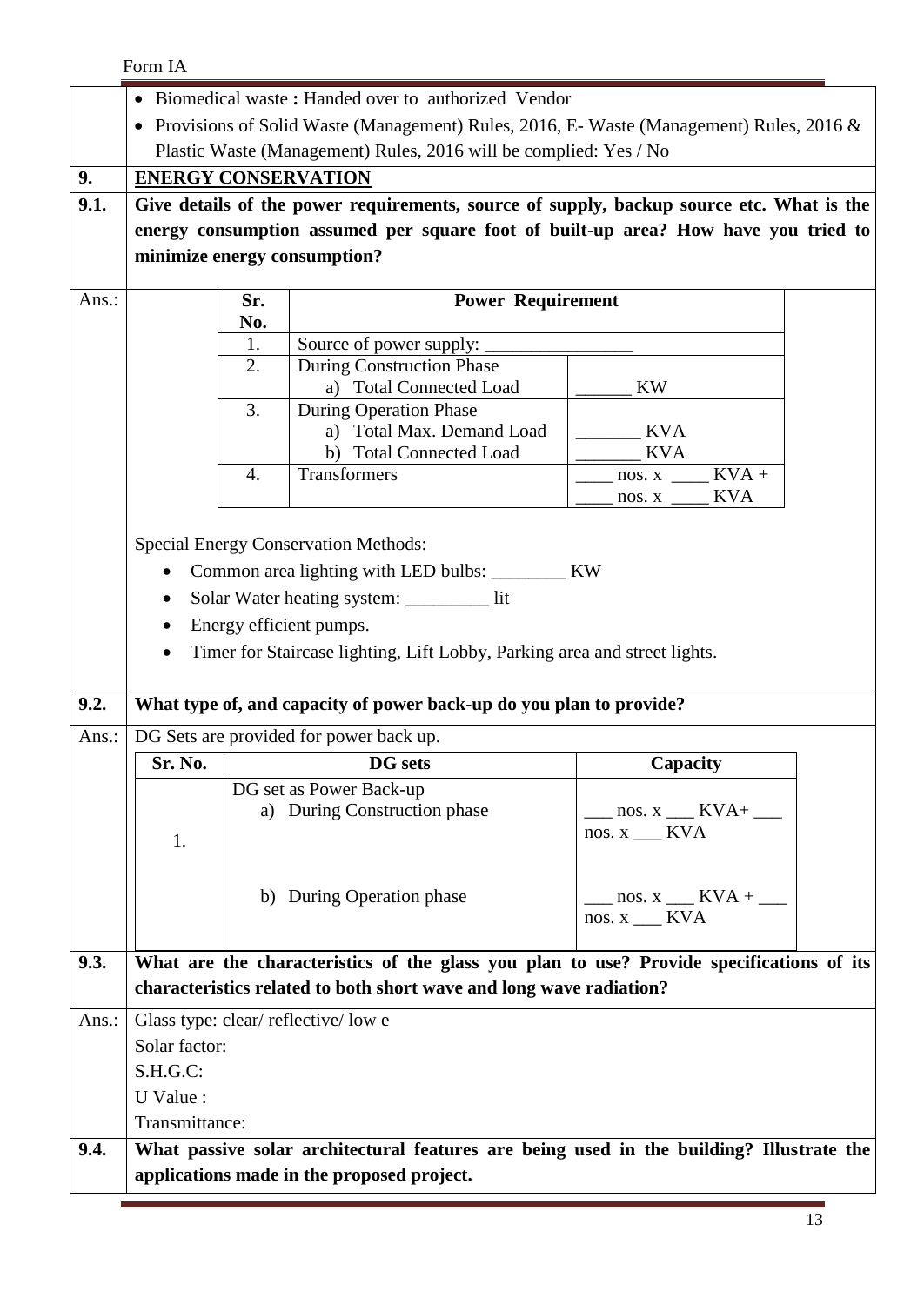|       | Form IA                                                                          |                                                                  |                      |                                                                                                     |  |  |
|-------|----------------------------------------------------------------------------------|------------------------------------------------------------------|----------------------|-----------------------------------------------------------------------------------------------------|--|--|
| Ans.: | Details on passive solar features are attached as Annexure 20                    |                                                                  |                      |                                                                                                     |  |  |
|       |                                                                                  | Details on shading devices:                                      |                      |                                                                                                     |  |  |
|       |                                                                                  |                                                                  |                      | 9.5. Does the layout of streets & buildings maximize the potential for solar energy devices? Have   |  |  |
|       |                                                                                  |                                                                  |                      | you considered the use of street lighting, emergency lighting and solar hot water systems for       |  |  |
|       |                                                                                  | use in the building complex? Substantiate with details.          |                      |                                                                                                     |  |  |
| Ans.  |                                                                                  | Street lighting load on LED: KW                                  |                      |                                                                                                     |  |  |
|       |                                                                                  | Solar photovoltaic generation @ 1% connected load: __________ KW |                      |                                                                                                     |  |  |
|       |                                                                                  | Solar water heating system @ 20% hot water demand:               |                      | lit                                                                                                 |  |  |
|       |                                                                                  |                                                                  |                      | 9.6. Is shading effectively used to reduce cooling/heating loads? What principles have been used    |  |  |
|       | to maximize the shading of Walls on the East and the West and the Roof? How much |                                                                  |                      |                                                                                                     |  |  |
|       | energy saving has been effected?                                                 |                                                                  |                      |                                                                                                     |  |  |
|       |                                                                                  | Ans. Type of roof top shading/coating:                           |                      |                                                                                                     |  |  |
|       |                                                                                  | U value of walls on east and west side:                          |                      |                                                                                                     |  |  |
|       | Total energy saved:                                                              |                                                                  |                      |                                                                                                     |  |  |
|       |                                                                                  |                                                                  |                      | 9.7. Do the structures use energy-efficient space conditioning, lighting and mechanical systems?    |  |  |
|       |                                                                                  |                                                                  |                      | Provide technical details. Provide details of the transformers and motor efficiencies, lighting     |  |  |
|       | intensity and air-conditioning load assumptions? Are you using CFC and HCFC free |                                                                  |                      |                                                                                                     |  |  |
|       |                                                                                  | chillers? Provide specifications.                                |                      |                                                                                                     |  |  |
|       | Ans. Compliance to ECBC: Yes / No                                                |                                                                  |                      |                                                                                                     |  |  |
|       | If yes:                                                                          |                                                                  |                      |                                                                                                     |  |  |
|       | State efficiency of:                                                             |                                                                  |                      |                                                                                                     |  |  |
|       | Transformers:                                                                    |                                                                  |                      |                                                                                                     |  |  |
|       |                                                                                  | Air conditioners:                                                |                      |                                                                                                     |  |  |
|       |                                                                                  | Water pumps/motors:                                              |                      |                                                                                                     |  |  |
|       |                                                                                  | Details of E.C.B.C compliance are attached as Annexure 21        |                      |                                                                                                     |  |  |
|       |                                                                                  |                                                                  |                      | 9.8. What are the likely effects of the building activity in altering the micro-climates? Provide a |  |  |
|       |                                                                                  |                                                                  |                      | self assessment on the likely impacts of the proposed construction on creation of heat island       |  |  |
|       |                                                                                  | & inversion effects?                                             |                      |                                                                                                     |  |  |
| Ans.  |                                                                                  | Adverse effect: Yes / No                                         |                      |                                                                                                     |  |  |
|       | If Yes: Give details                                                             |                                                                  |                      |                                                                                                     |  |  |
| 9.9.  |                                                                                  |                                                                  |                      | What are the thermal characteristics of the building envelope? (a) roof; (b) external walls;        |  |  |
|       |                                                                                  |                                                                  |                      | and (c) fenestration? Give details of the material used and the U-values or the R values of         |  |  |
|       |                                                                                  | the individual components.                                       |                      |                                                                                                     |  |  |
| Ans.: |                                                                                  |                                                                  |                      |                                                                                                     |  |  |
|       | Sr. No.                                                                          | Part of building envelope                                        | <b>Material Used</b> | <b>U-Value/ R-Value</b>                                                                             |  |  |
|       | 1                                                                                | Roof                                                             |                      |                                                                                                     |  |  |
|       | 2<br>3                                                                           | External walls                                                   |                      |                                                                                                     |  |  |
| 9.10. |                                                                                  | Fenestration                                                     |                      | What precautions & safety measures are proposed against fire hazards? Furnish details of            |  |  |
|       |                                                                                  |                                                                  |                      |                                                                                                     |  |  |
|       | emergency plans.                                                                 |                                                                  |                      |                                                                                                     |  |  |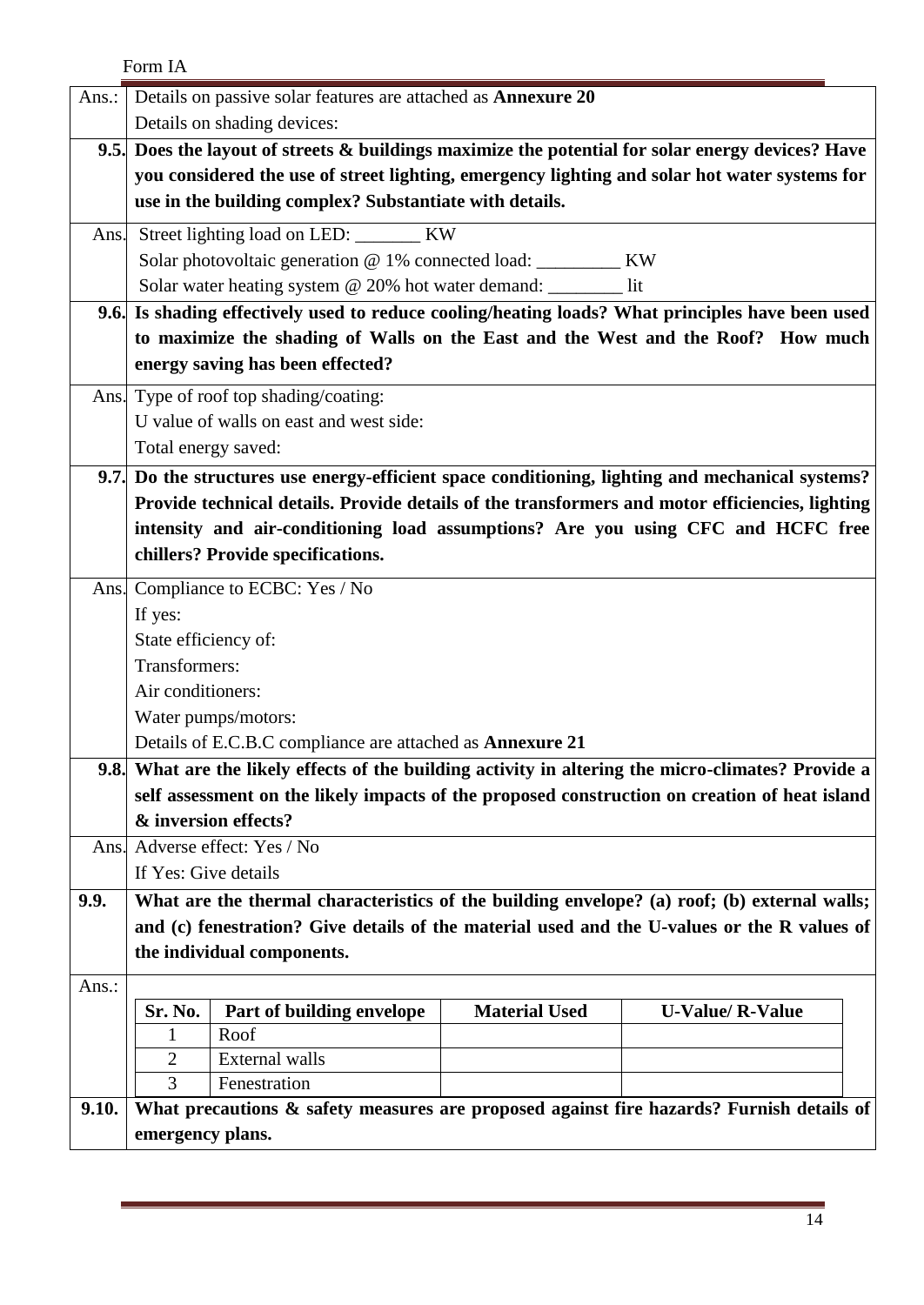Ė

| Ans.: | • Fire fighting system will be provided as per Fire NoC: Yes / No                                                      |                                                                                                  |                     |                         |  |  |
|-------|------------------------------------------------------------------------------------------------------------------------|--------------------------------------------------------------------------------------------------|---------------------|-------------------------|--|--|
|       |                                                                                                                        | Sand buckets shall be placed at adequate locations during construction: Yes / No                 |                     |                         |  |  |
|       |                                                                                                                        | Fire alarm and extinguishers will be provided at strategic locations: Yes / No                   |                     |                         |  |  |
|       |                                                                                                                        | Separate fire fighting underground and over head water tank will be provided: Yes / No           |                     |                         |  |  |
|       |                                                                                                                        | Proper signage for emergency evacuation will be displayed: Yes / No.                             |                     |                         |  |  |
|       |                                                                                                                        | $\bullet$ Fire fighting & emergency evacuation plan is attached herewith as <b>Annexure 22</b> . |                     |                         |  |  |
| 9.11. |                                                                                                                        | If you are using glass as wall material provides details and specifications including emissivity |                     |                         |  |  |
|       |                                                                                                                        | and thermal characteristics.                                                                     |                     |                         |  |  |
| Ans.: |                                                                                                                        | Is glass being used entirely as a wall material like structural glazing: Yes / No                |                     |                         |  |  |
|       | If Yes:                                                                                                                |                                                                                                  |                     |                         |  |  |
|       |                                                                                                                        | Emissivity:                                                                                      |                     |                         |  |  |
|       |                                                                                                                        | Thermal transmission:                                                                            |                     |                         |  |  |
| 9.12. |                                                                                                                        |                                                                                                  |                     |                         |  |  |
|       |                                                                                                                        | What is the rate of air infiltration into the building? Provide details of how you are           |                     |                         |  |  |
|       |                                                                                                                        | mitigating the effects of infiltration.                                                          |                     |                         |  |  |
| Ans.  |                                                                                                                        | Air Infiltration rate:                                                                           |                     |                         |  |  |
|       |                                                                                                                        | Windows:<br>$\circ$                                                                              |                     |                         |  |  |
|       |                                                                                                                        | Doors:<br>$\circ$                                                                                |                     |                         |  |  |
|       |                                                                                                                        | Mitigation measures:                                                                             |                     |                         |  |  |
|       |                                                                                                                        | Combined capacity of exhaust fans:<br>$\circ$                                                    |                     |                         |  |  |
|       |                                                                                                                        | Ventilation slit on bottom of door: Yes / No.<br>$\circ$                                         |                     |                         |  |  |
| 9.13. |                                                                                                                        | To what extent the non-conventional energy technologies are utilized in the overall energy       |                     |                         |  |  |
|       | consumption? Provide details of the renewable energy technologies used.                                                |                                                                                                  |                     |                         |  |  |
| Ans.  | Renewable energy capacity @ 1% connected load: ________ KW                                                             |                                                                                                  |                     |                         |  |  |
|       | Type of technology: Wind/Solar/Hybrid                                                                                  |                                                                                                  |                     |                         |  |  |
|       |                                                                                                                        | Renewable energy plan and usage details are attached as Annexure 23                              |                     |                         |  |  |
| 10.   | ENVIRONMENT MANAGEMENT PLAN                                                                                            |                                                                                                  |                     |                         |  |  |
|       |                                                                                                                        | The Environment Management Plan would consist of all mitigation measures for each item           |                     |                         |  |  |
|       |                                                                                                                        | wise activity to be undertaken during the construction, operation and the entire life cycle to   |                     |                         |  |  |
|       |                                                                                                                        | minimize adverse environmental impacts as a result of the activities of the project. It would    |                     |                         |  |  |
|       |                                                                                                                        | also delineate the environmental monitoring plan for compliance of various environmental         |                     |                         |  |  |
|       |                                                                                                                        |                                                                                                  |                     |                         |  |  |
|       | regulations. It will state the steps to be taken in case of emergency such as accidents at the<br>site including fire. |                                                                                                  |                     |                         |  |  |
|       |                                                                                                                        |                                                                                                  |                     |                         |  |  |
| Ans.: | Sr.                                                                                                                    | <b>Pollution Control &amp; Other Environment</b>                                                 | <b>Capital Cost</b> | Annual $\overline{O}$ & |  |  |
|       | No.                                                                                                                    | <b>Infrastructure</b>                                                                            | In Rs. Lakhs        | M Cost in Rs.           |  |  |
|       |                                                                                                                        |                                                                                                  |                     | Lakhs                   |  |  |
|       | $\mathbf{A}$                                                                                                           | <b>During Construction Phase:</b>                                                                |                     |                         |  |  |
|       | 1                                                                                                                      | Water for Dust Suppression                                                                       |                     |                         |  |  |
|       | $\overline{2}$                                                                                                         | Site Sanitation & Safety                                                                         |                     |                         |  |  |
|       | 3                                                                                                                      | <b>Environmental Monitoring</b>                                                                  |                     |                         |  |  |
|       | 4                                                                                                                      | Disinfection                                                                                     |                     |                         |  |  |
|       | 5                                                                                                                      | Health Check up                                                                                  |                     |                         |  |  |
|       |                                                                                                                        | Total (A)                                                                                        |                     |                         |  |  |
|       | B                                                                                                                      | <b>During Operation Phase:</b>                                                                   |                     |                         |  |  |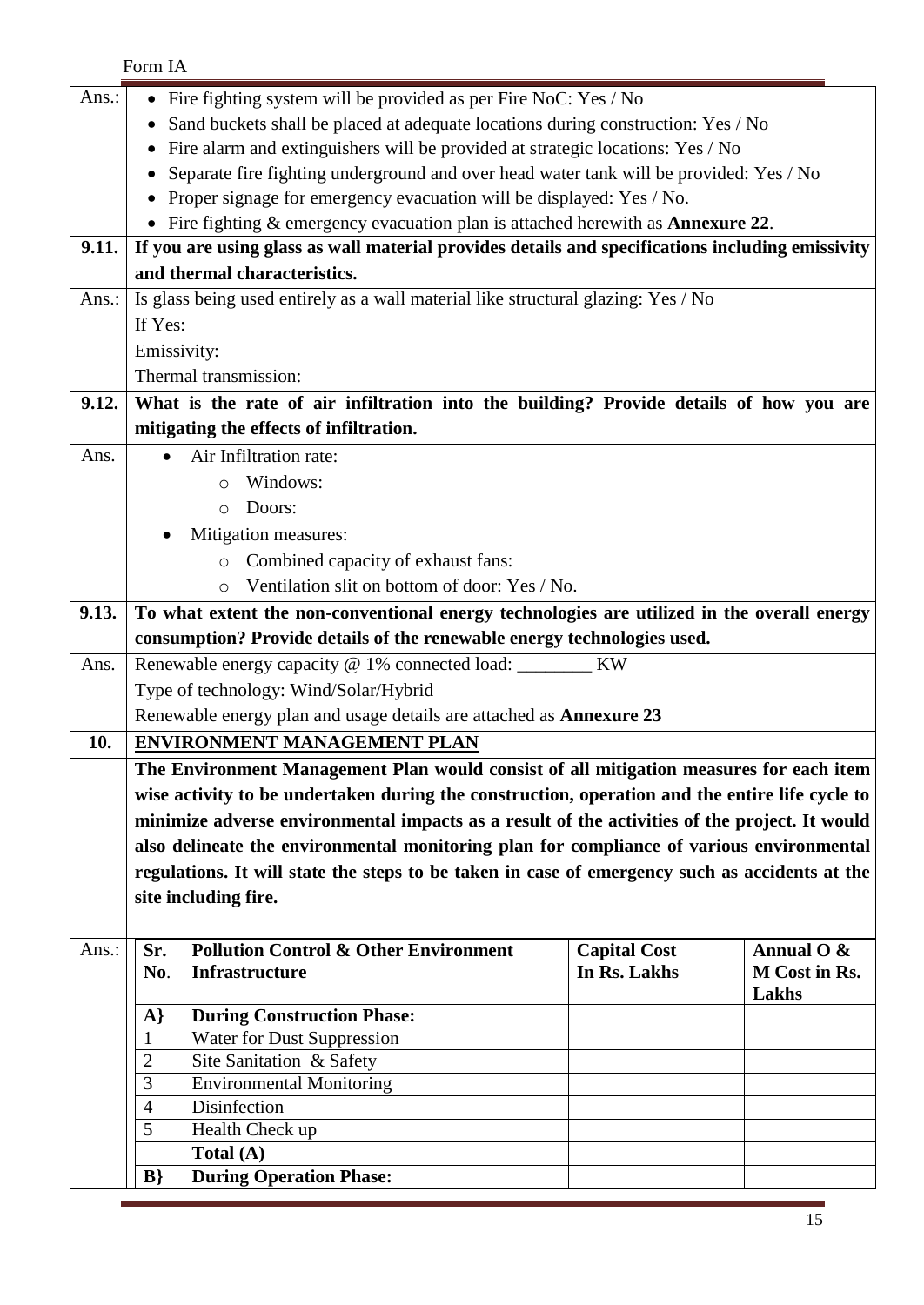|  | 1. | Rain Water Harvesting                   |  |
|--|----|-----------------------------------------|--|
|  | 2. | <b>Sewage Treatment Plant</b>           |  |
|  | 3. | <b>Organic Waste Composting</b>         |  |
|  | 4. | <b>Tree Plantation</b>                  |  |
|  | 5. | Energy saving                           |  |
|  | 6. | <b>Environment Monitoring</b>           |  |
|  | 7. | Laying of Storm & Sewer line upto final |  |
|  |    | disposal point                          |  |
|  | 8. | <b>Basement Ventilation</b>             |  |
|  |    | Total (B)                               |  |
|  |    | Total $(A+B)$                           |  |

**Digitally Signed by**

**Project Proponent**